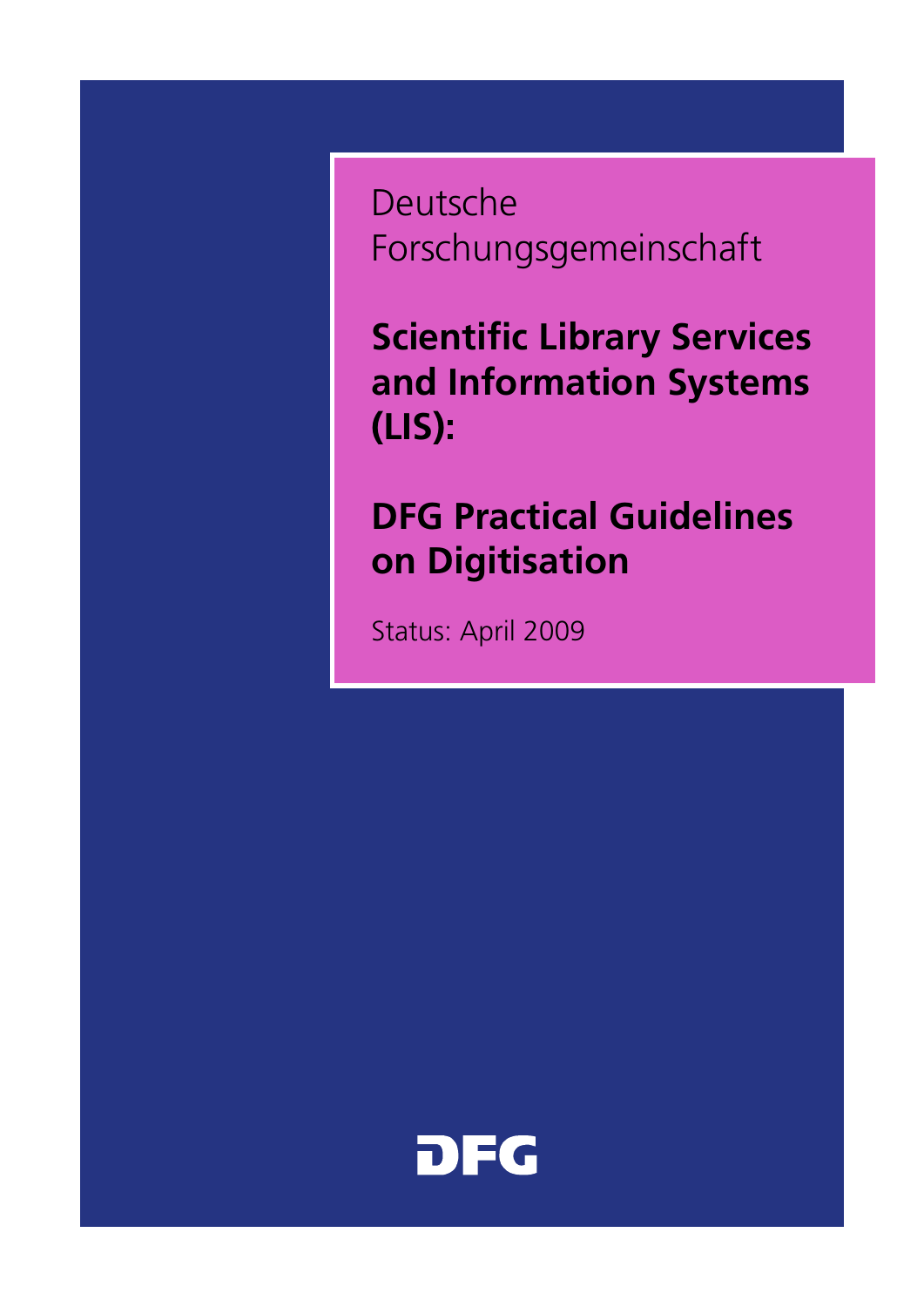DFG Practical Guidelines on Digitisation for programmes funding Scientific Library Services and Information Systems. Developed by the Subcommittee on Cultural Heritage on 12 and 13 February 2009, and passed by the Committee on Scientific Library Services and Information Systems on 20 March 2009.

© April 2009 Deutsche Forschungsgemeinschaft (DFG) Head Office: Kennedyallee 40, D-53175 Bonn, Germany Postal address: D-53170 Bonn, Germany Telephone: ++49/(0)228/885-2358 Fax: ++49/(0)228/885-2272 E-Mail: lis@dfq.de Internet: http://www.dfg.de/lis

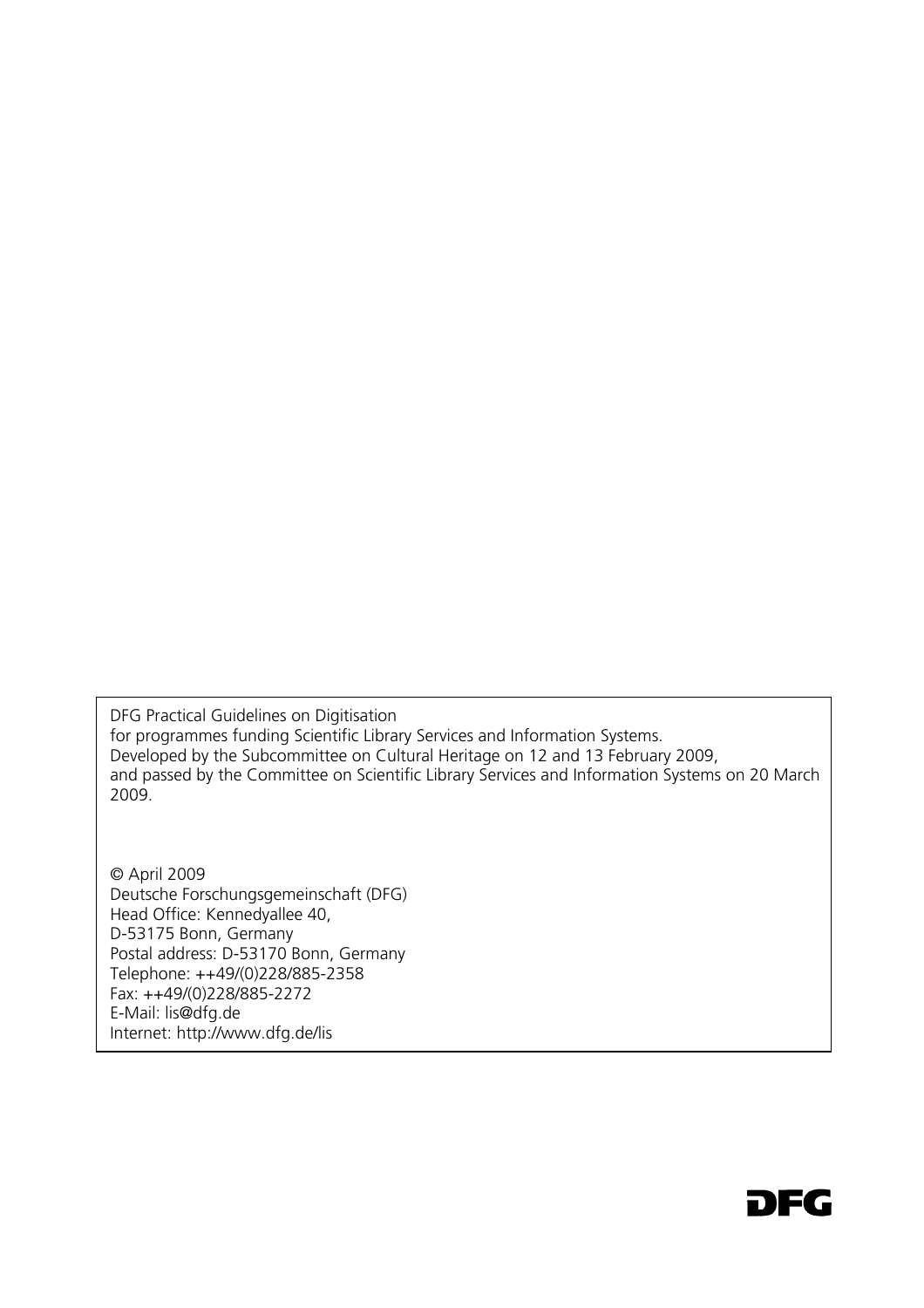# **Contents**

| 2.6.1 Description of collections and holdings, cataloguing and indexing, descriptive metadata .14 |  |
|---------------------------------------------------------------------------------------------------|--|
|                                                                                                   |  |
|                                                                                                   |  |
|                                                                                                   |  |
|                                                                                                   |  |
|                                                                                                   |  |
|                                                                                                   |  |
|                                                                                                   |  |
|                                                                                                   |  |
| 5. Presentation Standards (DFG Viewer) and Formats (METS / MODS) 21                               |  |
|                                                                                                   |  |
|                                                                                                   |  |
|                                                                                                   |  |
|                                                                                                   |  |
|                                                                                                   |  |
|                                                                                                   |  |
|                                                                                                   |  |
|                                                                                                   |  |
|                                                                                                   |  |
|                                                                                                   |  |
| Appendix A: METS / MODS Profile for DFG Viewer Display and Transmission by OAI 29                 |  |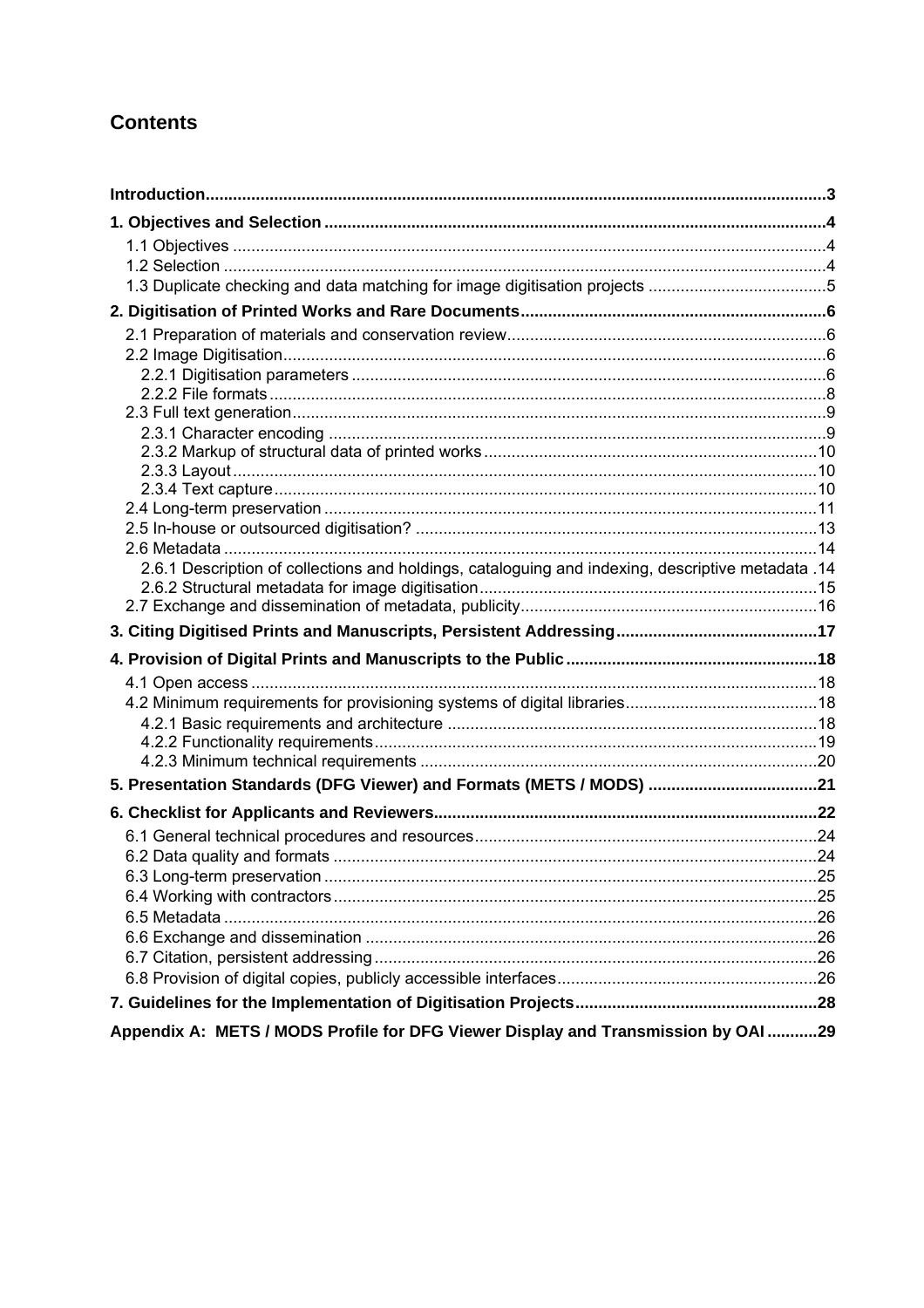$\overline{\phantom{a}}$ 

# <span id="page-3-0"></span>**Introduction to the** *Practical Guidelines on Digitisation*

The Deutsche Forschungsgemeinschaft (DFG, German Research Foundation), in its funding area Scientific Library Services and Information Systems (LIS), supports projects in Germany that help build powerful, networked and supraregional information systems for all research areas. The results of these projects must be accessible to scientists and academics at no charge and for the long term.<sup>1</sup>

The *Practical Guidelines on Digitisation*, for the funding area Scientific Library Services and Information Systems, aim to make it easier for applicants to plan digitisation projects and for reviewers to compare proposals. The *Practical Guidelines* are not meant to create obstacles but rather to formulate standards in order to ensure that funded projects will be sustainable and viable over the long term.

To complement the standards, the *Practical Guidelines* also include additional information, for example on conducting conservation reviews of materials selected for digitisation, collecting structural metadata, producing full text, or preserving digital contents for the long term.

The following sections 1 through 4 provide a general and a more comprehensive introduction to the issues and methods relevant to projects that aim to digitise printed works and rare documents, which covers the majority of projects currently underway. These sections are especially geared toward those who are planning such projects and may not have any detailed previous knowledge. Section 5 specifies the presentation standards and formats required by the DFG. Section 6 briefly summarises the most important requirements. Deviations from these rules may be permitted if the project proposal is able to justify them. Section 6 also mentions other types of digital resources (esp. AV media) on which very little practical experience is available and which are therefore not included in the preceding sections. Finally, Section 7 lays out important procedural rules for conducting DFG projects.

Even though it will be repeated several times below, one principle is so important that it should be mentioned upfront: The scientifically motivated digitisation of cultural heritage materials is considered standard, not a technical novelty. When it comes to envisioning projects, this means that it continues to be important to create digitised copies whose quality for research purposes is beyond reproach, but also that it is crucial to use effective and cost-conscious methods which can be applied systematically to large amounts of material.

<sup>1</sup> The Deutsche Forschungsgemeinschaft (DFG, German Research Foundation) is the central, self-governing research funding organisation that promotes research at universities and other publicly financed research institutions in Germany. The DFG serves all branches of science and the humanities by funding research projects and facilitating cooperation among researchers (http://www.dfg.de). The DFG also supports projects that improve scientific information infrastructures in Germany. The results of these projects must be accessible to scientists and academics at no charge and for the long term (http://www.dfg.de/lis). It should be noted that an applying entity's defined institutional tasks and financing should not be substituted by the DFG funds granted under this programme. Projects must therefore exceed an institution's ordinary mission, be of limited temporal and topical scope, and focus on outstanding materials with supraregional significance. Conversely, projects cannot be funded if they serve primarily the promotion or conveyance of culture or similar purposes, or if they are commercially oriented.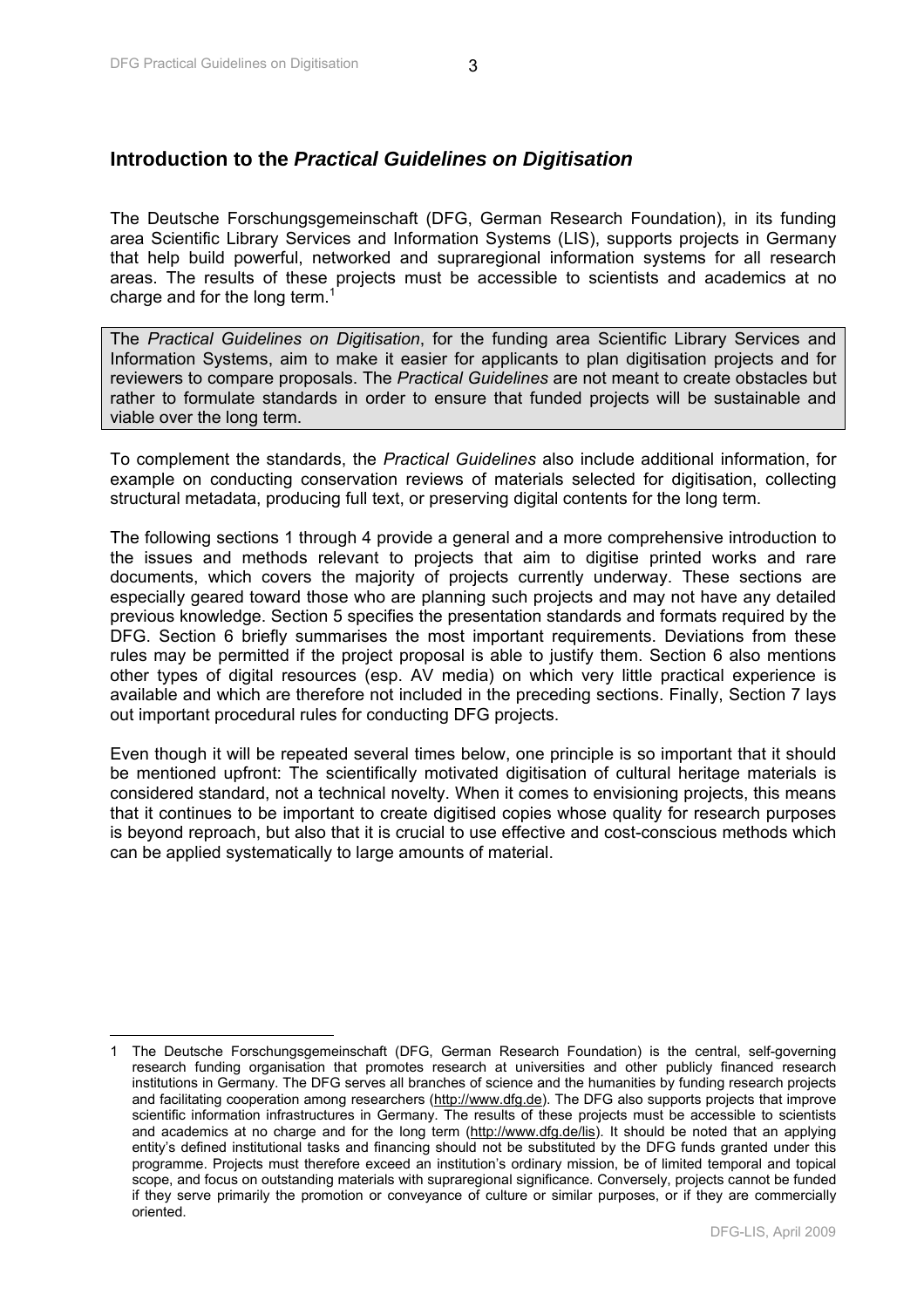# <span id="page-4-0"></span>**1. Objectives and Selection**

#### **1.1 Objectives**

Digitisation has become instrumental for providing access to printed and written scientific information. Materials that were once difficult to get hold of or vulnerable to damage can now be viewed conveniently at home or on library and archive computers. This has made direct research with sources much easier, even while conserving valuable and sometimes fragile originals. Not only does the digitisation of historic library and archive holdings make copies easily accessible online; it also helps build an infrastructure that turns the Internet into an integral research space for scholars in the humanities and cultural studies. Only by linking these digital documents with other online resources — such as catalogues, encyclopaedias, bibliographies, editions, secondary literature etc. — can the potential of the Internet be fully leveraged. Thus the objective is not only to make these materials available, but also and especially to integrate them into a network.

While there is a broad base of tested knowledge for implementing digitisation projects, these insights must not be applied mechanically: what constitutes essential conservational care when digitising medieval manuscripts may be unnecessarily time-consuming and expensive when processing a bulk of government records from the late 19th century. However, as a general rule, there is little need for true pilot projects that experiment with novel techniques or workflows in the area of printed works, since a wealth of experience is already available. These recommendations are based on the assumption that in the 21st century, digitisation is a standard service for scientific information centres to provide, rather than a distinctive feature. In the near future, digital access will be the rule rather than the exception. Digitisation of unique specimens or important collections is not at odds with large-scale digitisation efforts.

Because the majority of previously executed and currently planned projects has been focused on manuscripts and old prints, the techniques and parameters pertaining to this area will be discussed below in especially great detail. However, it would be wrong to conclude that the digitisation of modern materials is not possible or not expected by the research community. Requirements that apply to older materials can certainly be transferred to documents from later eras, which are much greater in number. In the medium term, these *Practical Guidelines* will also include additional recommendations on how to handle photographs, films, broadcasts, 3D images etc. The summary in section 6 already provides initial pointers regarding these types of media.

#### **1.2 Selection**

In general it should be noted that the technical aspects of digitisation can be planned quite well, while the intellectual effort required to select the right items is hard to calculate. Therefore each digitisation project must decide in advance whether including a greater number of documents will ultimately be cheaper and more efficient than undertaking a complex evaluation and selection process. It is highly recommended to take advantage of existing selections and foundational works such as bibliographies and subject databases. The basic selection criteria are relevance to and demand by researchers.

Defining a corpus under the criteria of relevance to or demand by researchers is not always easy. In difficult situations, the case for a project may be made by cooperating with a specific research community or institution that can plausibly formulate its own needs. Ideal are cooperative arrangements in which an academic undertaking, e.g. a research or editorial project in philology or legal history, wants to establish an online presence and link back to library or archive holdings, thus enabling two-way linkage. The DFG offers special funding for this type of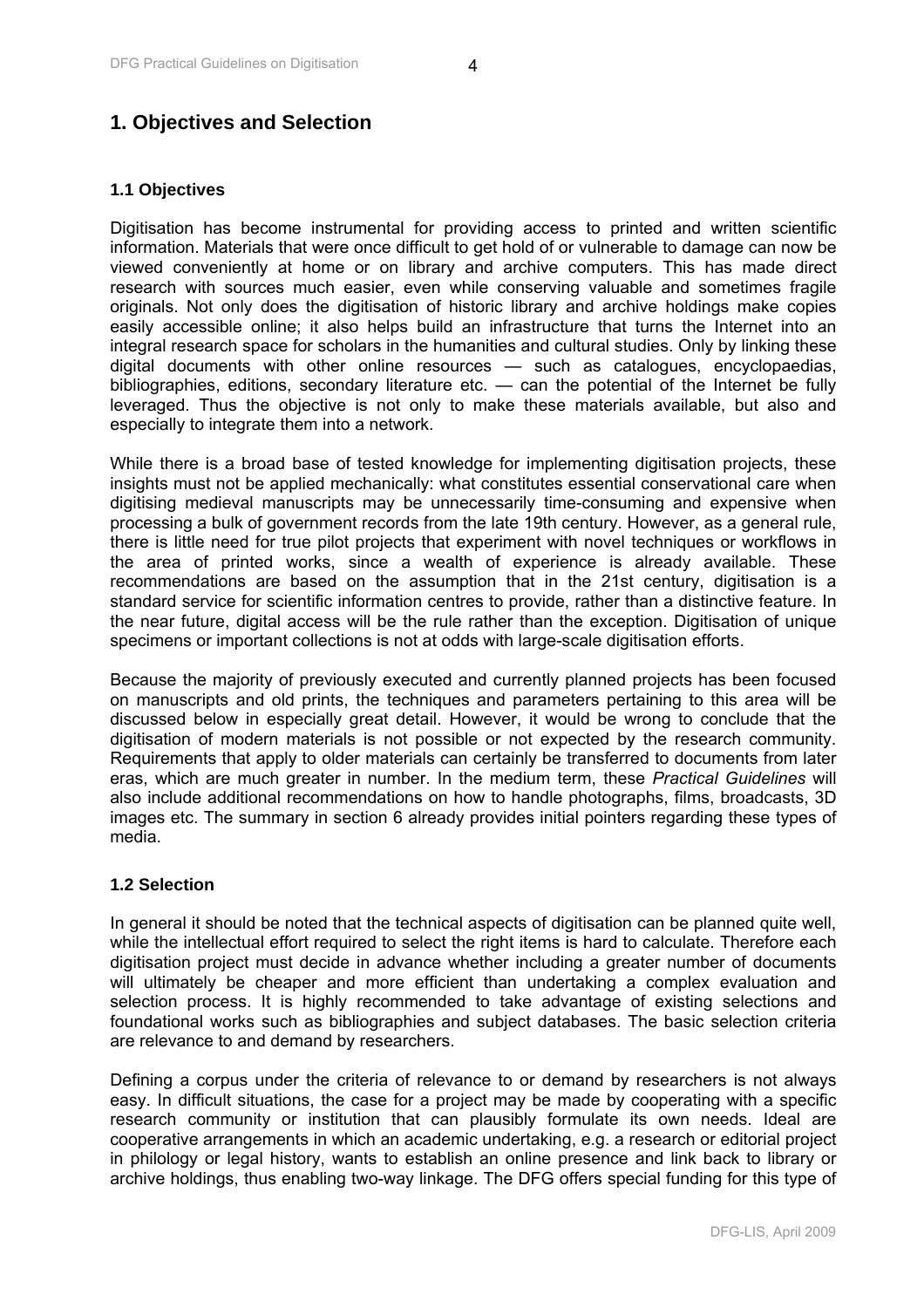<span id="page-5-0"></span>Larger digitisation projects should be part of and dovetail with an overall programme. DFG funding for mass digitisation is contingent on the prior existence of high-quality metadata for the printed works (e.g. when digitising on the basis of the VD 16 / VD 17 bibliographies or when digitising materials from Special Subject Collections).

When it comes to choosing selection criteria, organisational and research priorities may be at odds with each other. For instance, while it may make sense from an organisational point of view to proceed according to time segments or regional categories, researchers generally are only interested in their subject area (regardless of whether a book was printed in the 16th or 17th century, in the Netherlands or in Germany). A large-scale campaign must strive to reconcile both aspects. However, the more comprehensive a digitisation project, the more heavily can organisational considerations be expected to weigh in. Conversely, once the centralised bibliographic tools and interfaces, which are currently under development, have been implemented, projects for the digitisation of large amounts of subject-specific literature or topic-specific sources will certainly be viable.

## **1.3 Duplicate checking and data matching for image digitisation projects**

To avoid redundant digitisation it is sensible to check before submitting a proposal whether the materials selected for digitisation are already digitally available in Germany or elsewhere. The following requirements apply:

- 1.3.1 Proposals and reports are expected to mention finished or ongoing national and international digitisation projects to the extent that they relate to the proposed or ongoing DFG project and the materials it covers.
- 1.3.2 For large-scope projects (over 1,000 printed works), proposals and reports should explain how they relate to commercial digitisation projects that are accessible free of charge (Google, Microsoft, Yahoo etc.). A reference to the Bavarian State Library holdings digitised by Google is also expected. $4$  A pragmatic effort should be made to keep the number of duplicate digitisations as small as possible.
- 1.3.3 For digitisation projects targeting titles published before the year 1601 or materials not in the public domain, $5$  items 1.3.1 and 1.3.2 do not apply. For materials published between 1501 and 1700, the VD 16 and VD 17 bibliographies should be consulted to check for existing digitisations. URNs and URLs of digital copies must be reported to these bibliographies. For digitisations of incunabula, the Census of Incunabula for Germany (ISTC) should be consulted.

 $\overline{\phantom{a}}$ 

<sup>2</sup> See http://www.dfg.de/lis

<sup>3</sup> For further selection criteria, see e.g. the Minerva Good Practice Handbook:

http://www.minervaeurope.org/structure/workinggroups/goodpract/document/bestpracticehandbook1\_2.pdf.

<sup>4</sup> See Bavarian State Library website (http://www.bsb-muenchen.de/Informationen\_fuer\_Antragsstel.1844.0.html).

<sup>5</sup> See guidelines 12.154e.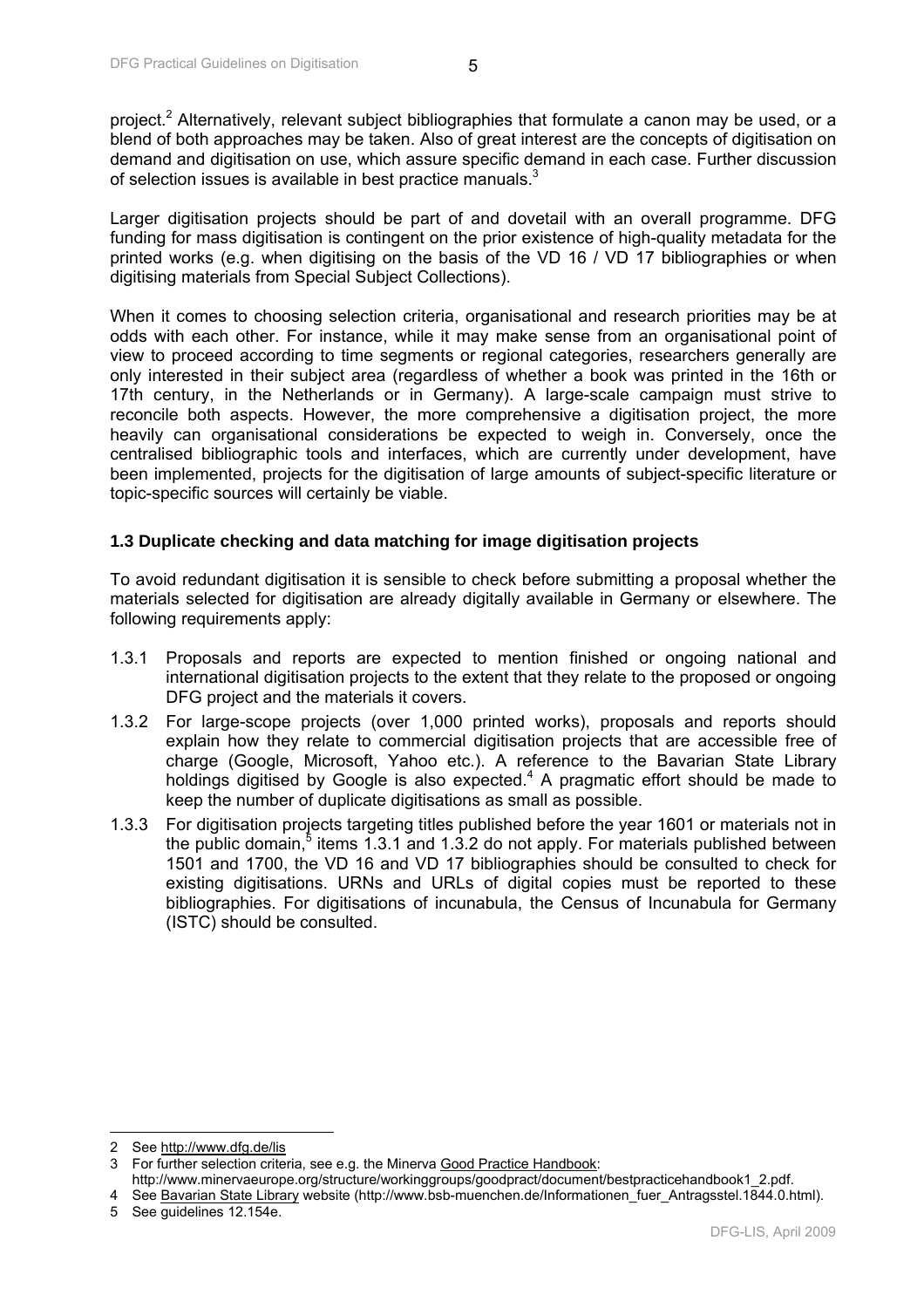# <span id="page-6-0"></span>**2. Digitisation of Printed Works and Rare Documents**

Digitisation includes creating digital images and/or capturing full text, as well as generating structural data and metadata. In the following recommendations the term digitisation refers to the entire work process (preparation, digitisation proper, cataloguing / indexing or metadata generation, as well as long-term safeguarding / digital preservation).

## **2.1 Preparation of materials and conservation review**

Preparatory activities in digitisation projects are often underestimated and should be carefully taken into account when planning a project. Are the materials actually available? Are there any conservation-related objections to digitising the originals? Would it therefore be preferable to digitise an existing microfilm? Are there sufficient personnel to draw out the books? Are employees with academic or bibliographic training available to perform completeness checks or collations, if catalogue entries do not provide this information? Digitisation of incomplete or defective prints should be avoided if possible and the reproduction of an ideal copy should be strived for. Although the conservation review may be very time-consuming, it should definitely not be omitted. If reproduction could expose an original to risk or undue stress,  $6$  it should be done on the basis of existing microfilm, if possible, or not at all. It is also conceivable for multiple institutions to cooperate and decide amongst them whether a title that cannot be processed at one institution, e.g. due to a narrow fold, may be digitised at another. At any rate, valuable historic prints must be handled with due conservational care, even if this reduces the scan throughput and takes more time.

#### **2.2 Image Digitisation**

Retrospective digitisation should at least consist of image digitisation. Even if machine-readable full text is available, image digitisation or the presentation of a digital facsimile should not be omitted, because a wealth of information can be conveyed only in a visual copy of the print or manuscript. Unless film-based digitisation is indicated for conservational or other reasons, older printed materials up to about 1750 should usually and manuscripts should always be reproduced in colour on the basis of the original. Colour imaging is standard in today's digital cameras and scanners, and the cost of storage materials per MB has decreased exponentially. Moreover, colour management turned out to be not nearly as problematic as was once feared. Problems with capturing can be compensated by including targets or using standardised control mechanisms when generating images. Storage of 48-bit images (not to be confused with 48-bit digitisation) currently makes sense only in rare cases. This image quality offers advantages only for the production of extremely high-quality scans, which is not relevant for most material groups.

#### **2.2.1 Digitisation parameters**

Digitisation aims to reproduce a print or manuscript as faithfully as possible, according to applicable scientific requirements. Digitisation parameters should be selected with regard to image quality, long-term availability, and interoperability. In addition to the following rules, the recommendations of the Digital Library Federation (DLF)<sup>7</sup> and other relevant institutions may be consulted for comparative orientation.

 $\overline{\phantom{a}}$ 6 Petersen, Dag-Ernst (1999). Die Mikroform: Chance und Gefahr für das Buch. IADA Preprints 1999, IXth IADA Congress, 16. – 21 August 1999 in Copenhagen, pp. 181 – 183.

<sup>7</sup> See recommendations of the Digital Library Federation: Benchmark for Faithful Digital Reproductions of Monographs and Serials. URL: http://www.diglib.org/standards/bmarkfin.htm, PURL: http://purl.oclc.org/DLF/benchrepro0212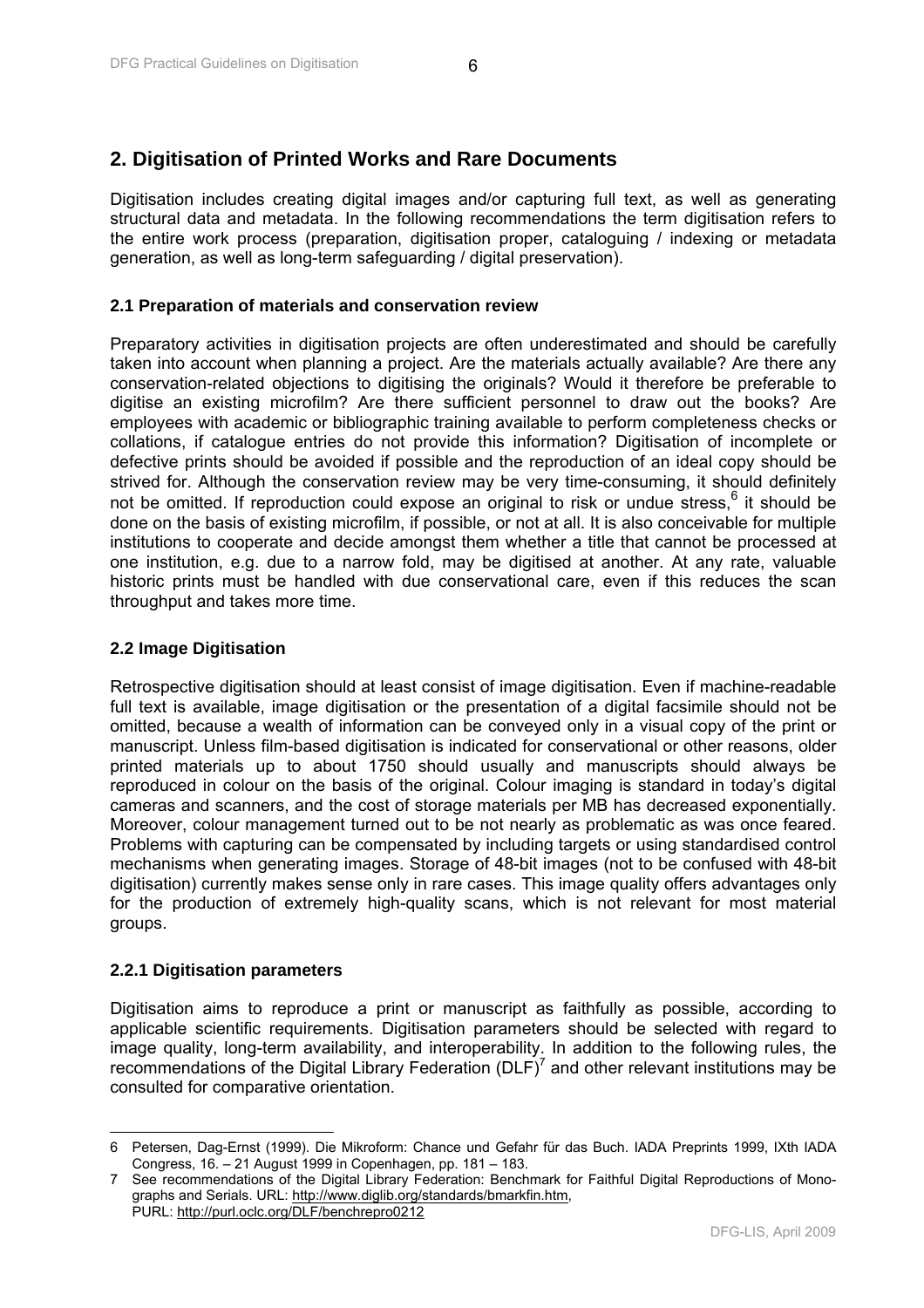Two types of reproductions are important in digitisation: digital masters, i.e. the raw or archive format, and derivatives generated for users, which are usually scaled-down copies in other file formats. The following parameters pertain only to digital masters. Derivatives such as JPEG or GIF files should be created from the masters depending on the intended presentation. Assuming the masters are of sufficient quality, these derivatives can be modified as desired. This may be necessary e.g. if the assumed screen resolution on the user side changes or if image formats are used whose properties are optimised for the desired display (continuous zoom; smooth transitions between segments of large yet detail-rich objects such as maps and mediaeval documents).

The digital master forms the basis for all further processes. Its production and storage should therefore be given special attention. But masters too should not automatically be generated in the best technical quality that is available at the given time. Older literature often takes the position, explicitly or implicitly, that due to the demands of the digitisation process the best technically viable quality should always be strived for, so that an item will never have to be digitised again. This argument is not tenable. A sober, if generous, assessment of the types of use that can be expected should therefore be as self-evident as the care for quality that will stand the test of time.

#### **2.2.1.1 Resolution and image quality**

For greyscale or colour images, a minimum resolution of 300 dpi, relative to the format of the original, is recommended as a standard. For manuscripts or maps with very fine lines or writing, 400 dpi may be necessary. Bitonal scans require 600 dpi.

Higher resolutions are rarely helpful since the above standard values generally ensure the visibility of all the important information. The situation may be different with special investigations such as the examination of paper structures, which require significant magnification; however, such cases are beyond the scope of these recommendations.

Yet resolution is only one of several aspects that determine image quality; another aspect is technique. The generated image should therefore be carefully checked for colour fidelity and faithfulness to the original. For this purpose, it is recommended to calibrate the monitors<sup>8</sup> and establish a controlled lighting environment, in order to be able to objectively evaluate the images on the screen.

When using scanners, the distance to the target object is fixed. Scanner resolution remains constant up to a set maximum object size (e.g. 300 dpi up to DIN A3). For digital cameras, resolution depends on the distance to the target object. Ensuring a resolution of 300 dpi requires one-time calculation of the maximum object size for a given camera. For example, if the camera matrix has 4,000 × 3,000 pixels (12 million pixels), only objects up to a size of 33.9 × 25.4 cm may be photographed. This is calculated using the following formula:

number of camera pixels (dots)

 $-$  = max. object size in inches (1 in = 2.54 cm)

resolution in dots per inch (dpi)

 $\overline{a}$ 

*For 300 dpi:* long side:  $4,000$  dots  $\div$  300 dpi = 13.3 in = 33.9 cm short side:  $3,000$  dots  $\div$   $300$  dpi =  $10$  in =  $25.4$  cm

<sup>8</sup> This is usually done with special calibration tools: a measuring instrument is attached to the screen with a suction cup and checks the monitor's colour fidelity using a predefined colour scale. Included software then generates a profile that allows correction of divergent colour levels.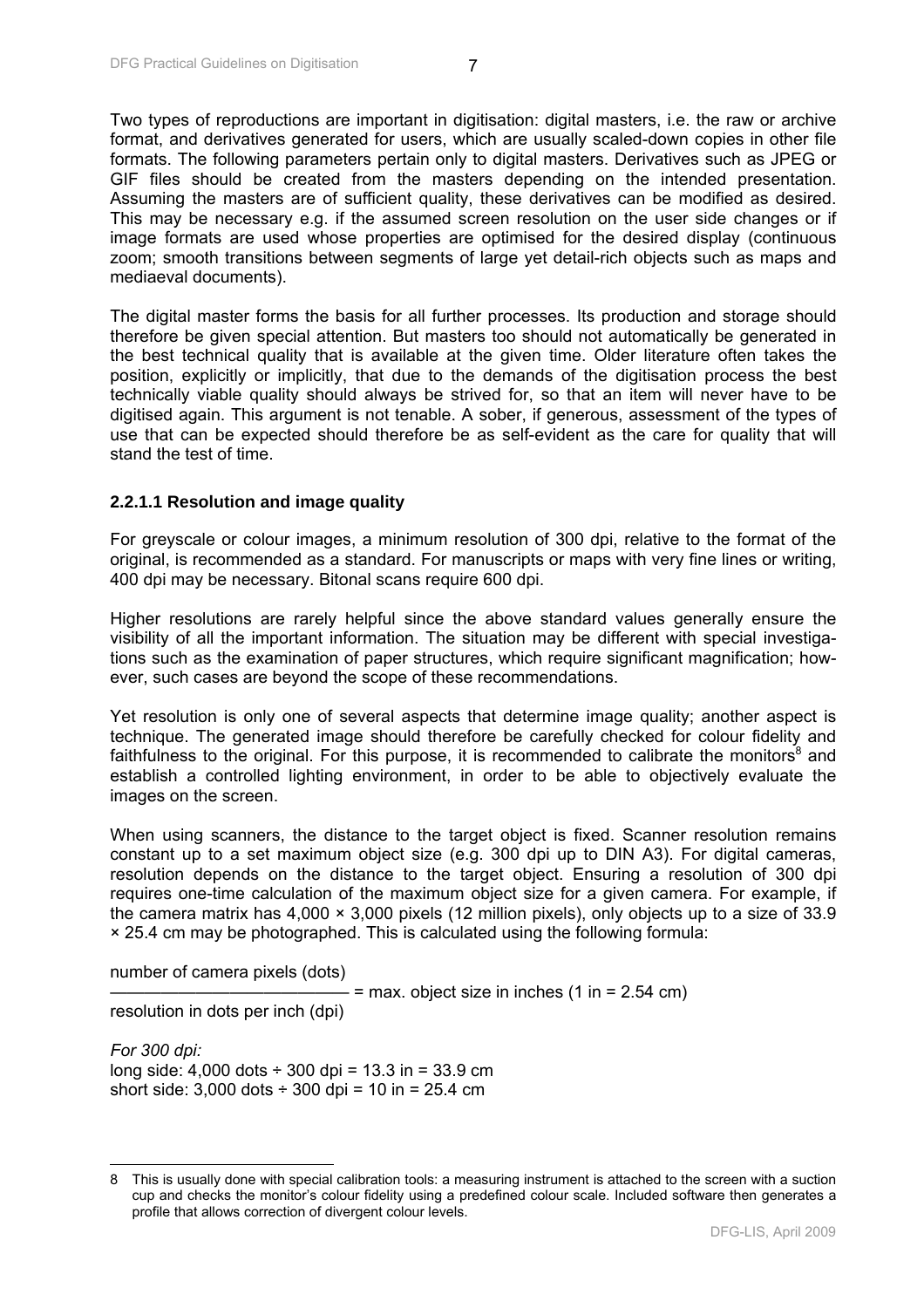<span id="page-8-0"></span>When digitising film, the reduction factor of the microfilm or microfiche relative to the original has to be considered to ensure the target resolution of 300 dpi. For example, if an original with a size of 24  $\times$  36 cm has been recorded on a traditional slide sized 24  $\times$  36 mm, then the target resolution has to be multiplied by the factor 10 when scanning from the film; in other words, the slide has to be scanned at 3,000 dpi. To exactly determine the correct resolution for the scan, it is necessary to know the size of the original object or at least to make an educated estimate of it (e.g. folio volume no larger than 40 cm), in order to avoid falling short of the target resolution of at least 300 dpi relative to the original size.

# **2.2.1.2 Colour depth**

Bitonal scans (black/white) use a colour depth of 1 level (1 bit) per pixel. Thus each pixel takes the form of either 1 (= black) or 0 (= white). Greyscale images are digitised at 256 levels per pixel. Colour images use the three colour channels red, green and blue (RGB colours) and are hence a combination of  $3 \times 256$  levels. Thus a colour image is technically a triple greyscale image, in which the colour values for each channel are additively combined and applied to a pixel (e.g. 35 red + 233 green + 186 blue). This results in a total of 16.7 million colours (256 × 256 × 256). Differentiation with 256 levels requires 8 bits, or 1 byte, in the computer (each bit takes the form of either 0 or 1). A colour image thus has a colour depth of usually 24 bits ( $3 \times 8$ ) bits = 3 bytes). Some camera and scanner manufacturers offer even greater colour depth of up to 48 bit, which is not really necessary since 24-bit colour depth is entirely sufficient for computer screen display; however, it may be helpful when editing a scanned image, since colour values can get lost due to level correction. *Capturing* images at 48 bits is often advantageous and may provide a more balanced picture, since cameras see the colour spectrum differently than humans.

*Archiving* 48-bit images, however, is rarely justified (see 2.2). It should also be considered that a 48-bit image takes up twice the storage space, which can become a real problem for very large archives. Colour depth over 24 bits should therefore be limited to materials that require — for scientific reasons — the most accurate colour rendering possible, specific colour spaces, or potentially comprehensive editing.

# **2.2.2 File formats**

According to current knowledge, image masters of greyscale or colour images should be archived in TIFF (Uncompressed). For bitonal images, TIFF with Group 4 Compression may be used. TIFF has been around since the eighties and has established itself as one of the most important standards. It is expected that all standard programmes will continue to support this format. However, this holds true only for so-called Baseline TIFFs. The factual background behind these terms: The TIFF standard as a whole is extraordinarily rich and allows saving images even with exotic properties — e.g. images split into tiles that allow loading individual parts of the picture independently of each other, which is very useful for areas like highresolution cartographic imaging. However, a very rich standard is difficult to implement in its entirety. For this reason, the TIFF standard distinguishes between a relatively small core of image properties that *must* be supported by any application claiming to support TIFF, and numerous extensions that *may* be used by applications but can be ignored by other TIFFsupporting software without waiving the "TIFF support" claim.

If storage space is an issue, images could theoretically be archived using a lossless compression method (e.g. LZW-compressed TIFF). However, a compressed format always comes with a risk, because even minimal damage to the file or isolated bit flips may compromise the entire picture. Such damages may occur due to defective storage media or when files are copied. This is especially common with the JPEG standard. Broken JPEGs that show only part of the picture are a familiar sight. Images with this type of damage usually cannot be repaired. The tricky part is that an image may be fine on one medium but become damaged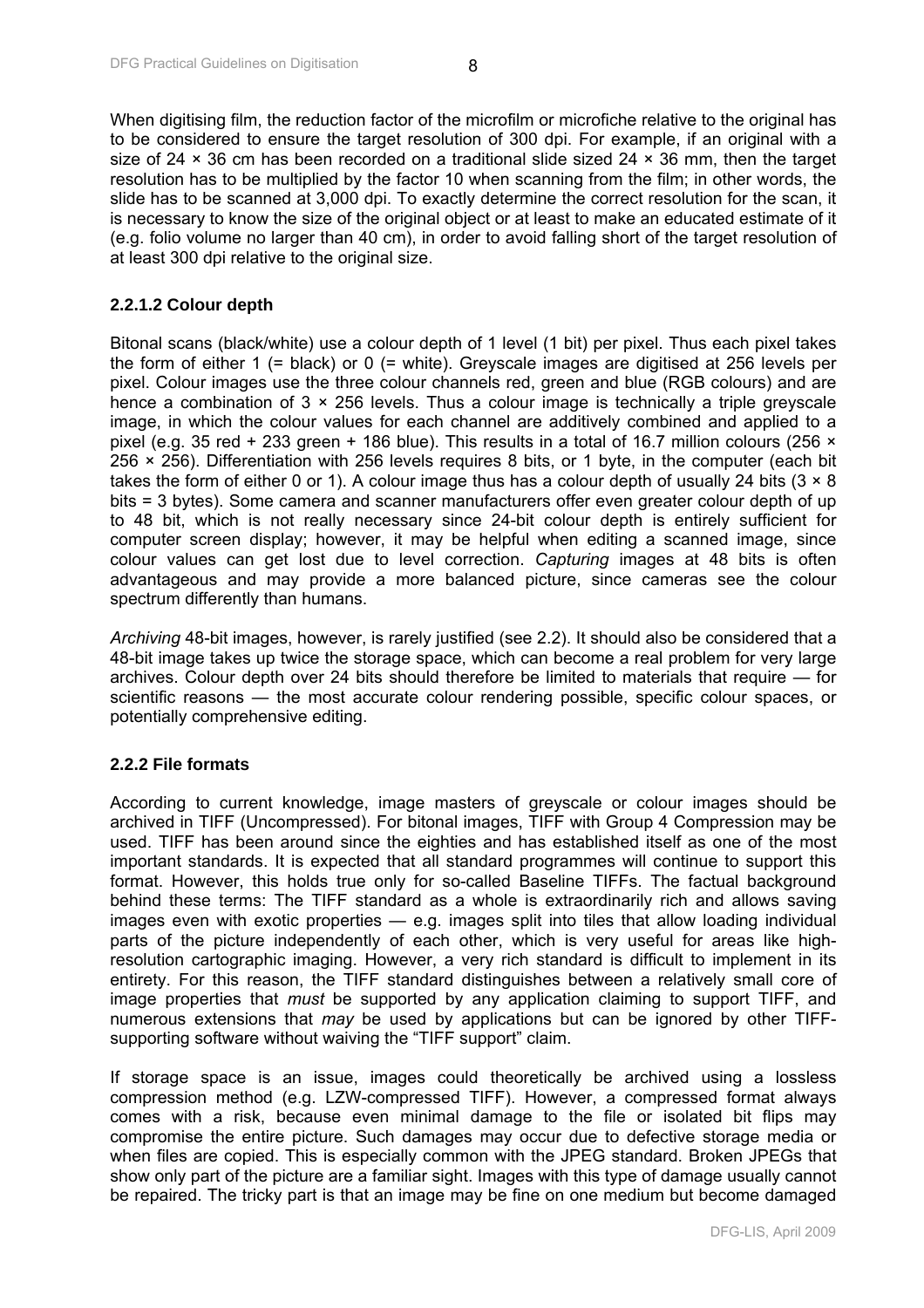<span id="page-9-0"></span>during the copying process when migrating to a new storage medium. Therefore JPEG is not a suitable format for archiving. If compression is unavoidable for cost reasons, PNG or TIFF (LZW) should be used as file format.

A new development is JPEG2000 $^9$ , which offers not only a new and more efficient compression algorithm but is also less vulnerable compared to JPEG. Unlike the latter, JPEG2000 allows lossless storage. Additional advantages are progressive image transmission (the more of an image is loaded, the more details are visible) and the possibility to include metadata. What may prove to be the key benefit of JPEG2000 is its ability to generate from a large image a variety of resolutions and even details, which would make image archives simpler to manage because storing different resolutions would no longer be necessary. Whether or to what extent JPEG2000 is suitable to replace TIFF as a master format remains to be seen. Given that popularity and software support are key criteria when choosing a master format, JPEG2000 cannot currently be recommended for archiving purposes.

For Internet publishing, JPEG and PNG are recommended due to their great popularity. GIF, due to its limited colour palette, is only viable for bitonal and greyscale scans. But ultimately any desired format may be used because all formats that are supported by standard browsers can simply be generated from the master. Thus a poor decision can easily be revised, and changed conditions can quickly be responded to.

## **2.3 Full text generation**

Full text can be searched, analysed quantitatively, and processed. It can be integrated into larger collections of texts, further indexed according to specific criteria, or prepared for new reading devices. Full text includes the characters of the master copy, markup data to identify structural features, and metadata, which are usually part of the same file.

Full text can be generated in two ways: through OCR or transcription. Which method to choose depends on a number of factors, including the age and condition of the master copy and the acceptable error tolerance considering the intended purpose. It is important to establish at the beginning of the project why full text generation is being undertaken. This objective should be kept in mind throughout the digitisation process and referred to again and again, especially when deciding whether and how certain text features should be recorded.

Prior to the actual capture, be it by transcription or OCR, it is often useful to make a copy of the digitised image (in addition to the unmodified master scan) and process it further, either with scanning software or stand-alone applications. This makes it possible to improve text recognition by correcting distortion, sharpening, adjusting contrast, straightening lines etc.

#### **2.3.1 Character encoding**

All common operating system support Unicode, and Unicode is also the character encoding format for XML, which forms the basis of the most important structural data markup systems. It is therefore recommended to save the texts in Unicode, preferably UTF-8 or UTF-16.

However, documents frequently contain characters that are not part of the Unicode standard. There are several options to encode such characters (private use plane in Unicode, entities, graphics).

When encoding, one should also consider whether or not it is essential to the respective subject area that certain typographic details — such as the differences between the long and short s or ligatures (ch, tz etc.) in Fraktur typeface — be preserved.

 $\overline{\phantom{a}}$ 

<sup>9</sup> http://www.jpeg.org/jpeg2000/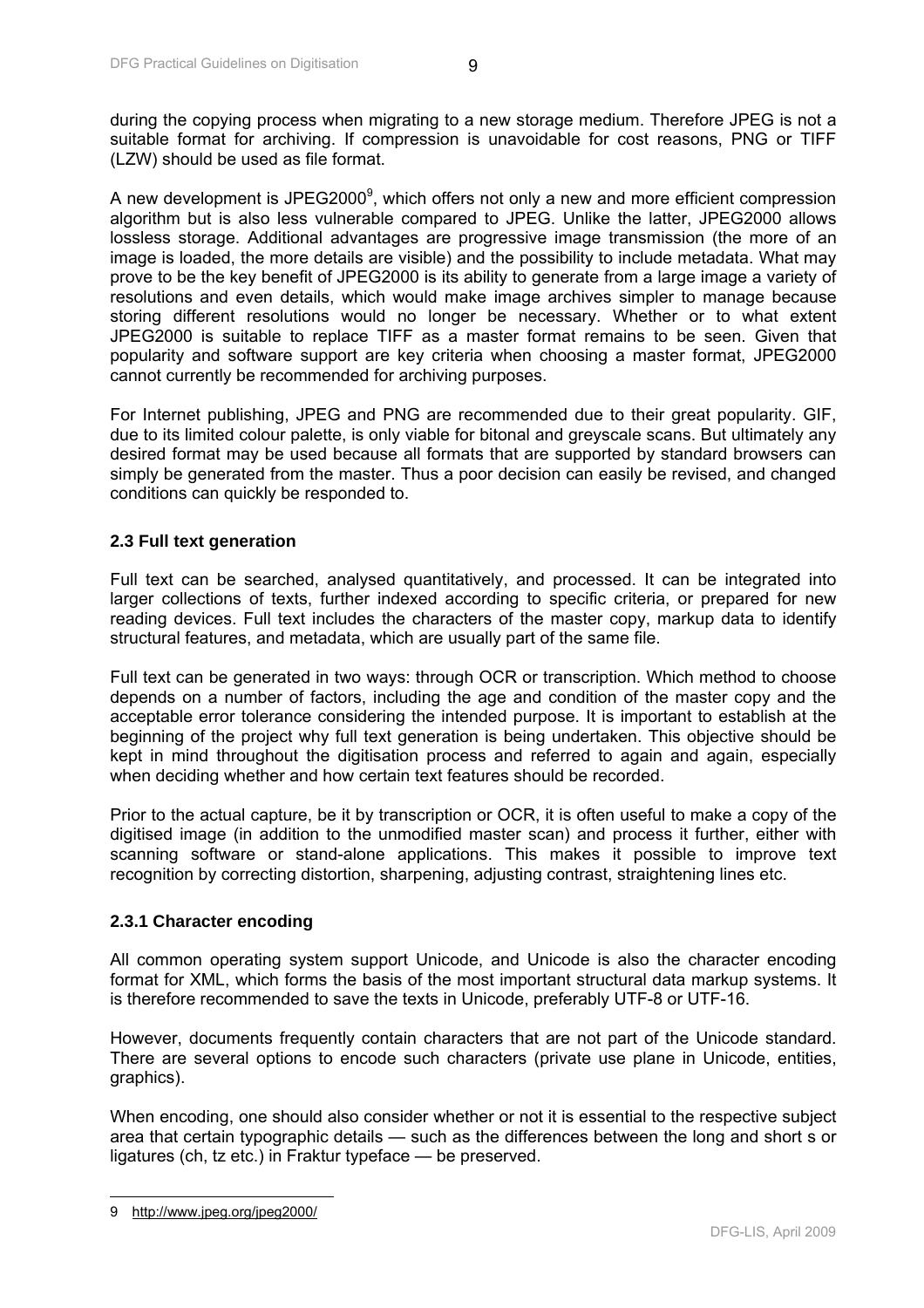#### <span id="page-10-0"></span>**2.3.2 Markup of structural data of printed works (see also** *2.6.2***)**

When marking up structural data, one must first decide how and to what extent text-typespecific divisions like chapters, subchapters, bound volumes, articles etc. should be identified. Other possible structural data include: table of contents, register, line break,<sup>10</sup> column break, page break, header / footer / column title, page number, image and image-like element, image caption, marginal note, change of font (e.g. from Fraktur to Antiqua for foreign-language quotations), change of font size, change of font style (regular, italic, bold etc.), formula (e.g. mathematical [MathML] or chemical [CML]), continuation mark (catchword) at the bottom of a page (to connect sheets) etc.

These examples are not requirements but rather aspects that should be considered when undertaking full text digitisation. In any case, the chosen options should be documented.

#### **2.3.3 Layout**

In some cases it is important for the presentation of full text to preserve the layout of a document for the long term. The *Practical Guidelines* recommend using a suitable XML markup language (e.g. XSLT, XSL:FO) that largely ensures independence from special software. If valid reasons prohibit archiving the format with XML techniques, text documents may also archived according to ISO standard 19005-1 (PDF/A), which specifies a safe subset of PDF. But PDF files can never substitute the provision of structural data in XML format, because the PDF format does not allow this.

#### **2.3.4 Text capture**

#### *OCR*

 $\overline{\phantom{a}}$ 

As of this writing, optical character recognition (OCR) produces acceptable results only beginning with younger Antiqua fonts in the 19th century and Fraktur fonts in the second half of the 19th century. However, with a dynamic provider market and new products becoming available all the time, these *Practical Guidelines* cannot currently give further recommendations on OCR applications and their usability.

Especially for large holdings of uniformly printed text, OCR software may deliver usable results if trained appropriately. Currently no OCR application is able to switch between Fraktur and Antiqua typeface on its own. If the different fonts are segmented by blocks, the switch can be made manually. If fonts alternate within continuous text, only the preset typeface will be recognised reliably. If the master copy contains formulas etc. in addition to text, today's OCR applications are not always able to recognise such elements.

The situation is different if a "dirty" version is to be used (a.k.a. dirty OCR). In those cases, the full text is only utilised for positive searches but not as a reliable text basis. A positive search shows only positive hits; thus a negative result does not guarantee that there are no hits, nor does a positive result necessarily include all theoretically possible hits. This method can be very useful as a transitional solution until better texts are available. A potential drawback is that users may come to erroneous conclusions if documentation is poor. Search conditions should therefore be clearly and prominently spelled out. It is also helpful to display the full text, even if its quality is questionable, in order to enable users to form their own impression of the quality of their research basis.

#### *Manual input / double keying*

There are two methods used to transcribe texts: the single-key and the double-key method. In the latter, a text is transcribed twice, then the two versions are compared automatically and any

<sup>10</sup> Note the following problem: If a separating hyphen is preserved, most search engines will not find the word. Conversely, if separating hyphens are omitted, then the digital text is not completely true to the original text.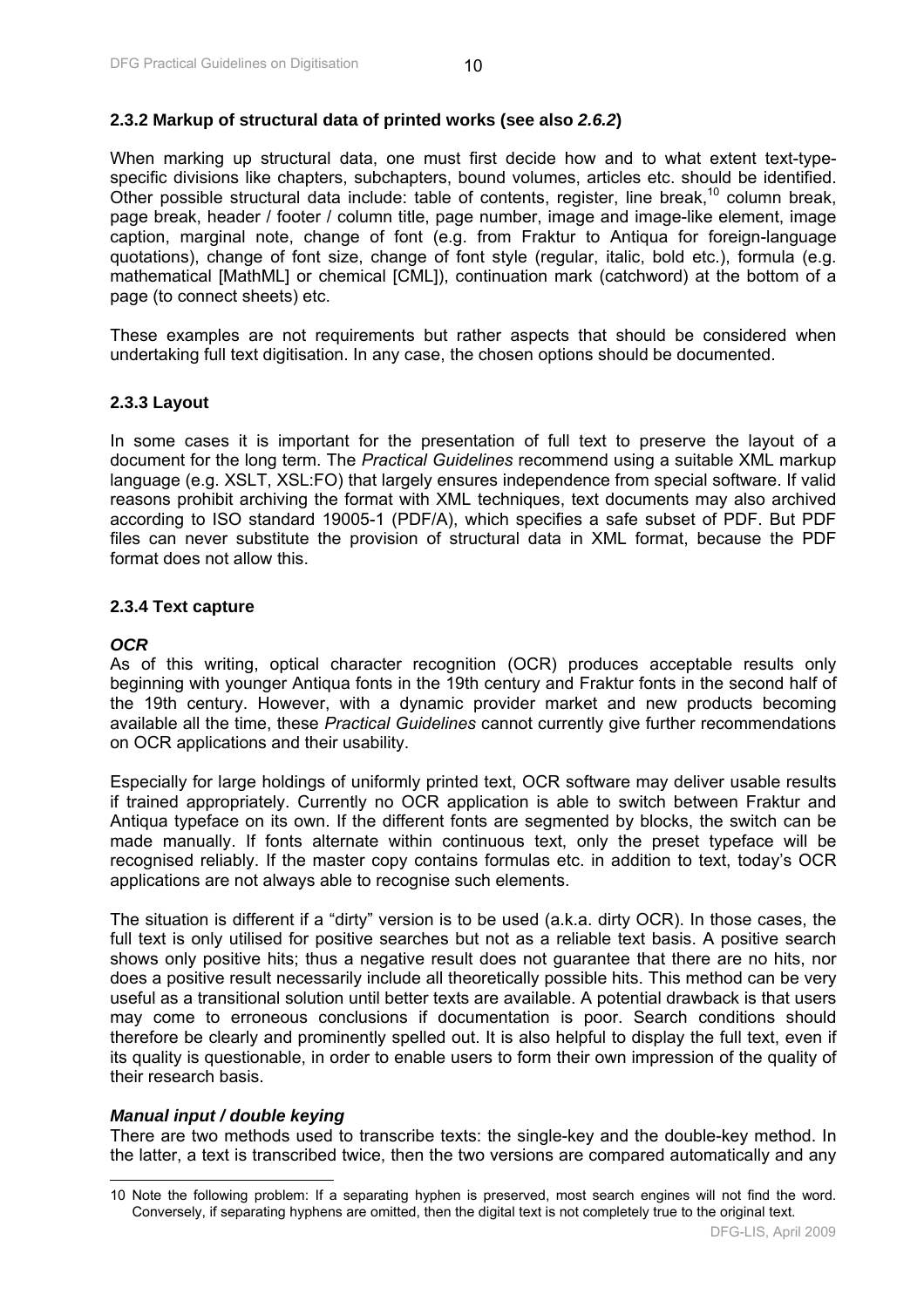<span id="page-11-0"></span>discrepancies are filtered out. This allows transcription accuracies of up to 99.997%, i.e. virtually error-free texts. When choosing this type of transcription, one should not be misled by service providers claiming ostensibly high percentages; because results with less than 99.5% accuracy are essentially worthless for manual text entry (99% accuracy means that 1 out of 100 letters is wrong, which comes out to about one error per line).

If transcription is to be outsourced to a service provider, the contract must specify the appropriate target accuracy. Adherence to this standard should be verified by spot checks of the digitised text. If the target accuracy is not met, contractual repercussions should kick in, e.g. price reduction or non-payment.

While manual entry is also error-prone, double keying followed by automatic discrepancy checking can deliver the best text quality. However, this procedure is currently the most costly one. The actual transcription is usually done outside of Germany; however, a contracted digitisation provider should have a representative in Germany because close cooperation and consultations on the details of the text input are usually needed.

As a first step, a digitisation project must determine which properties of the master copy should be captured by a structural markup. Only features that are graphically distinct can be marked up. Simple structures can be recognised automatically by the service provider; further details must be marked in the images before the materials are handed over to the contractor. This requires a certain amount of labour, which must be taken into account when calculating the project budget.

Because most service providers invoice based on the number of characters including markups, it is advisable to use a markup language with few characters for this purpose.

#### **2.4 Long-term preservation**

There is currently no blanket solution for the long-term preservation of digital contents that works for all types of objects and materials. Key criteria for successful long-term archiving of digital documents are

- (1) creating the right organisational and economic framework, and
- (2) establishing the right technical environment, along with choosing suitable techniques and strategies.

On the one hand, the long-term safety of the results of digitisation projects depends on the choice of data and metadata formats (see above). On the other hand, it must be ensured that the digital data remain physically available. It should be noted that the DFG will underwrite the costs of long-term archiving only if the data copies created are secure for the long term. Proposals are expected to explain which institutional measures will be taken to safeguard, for the long term, the data generated under the project. Applicants must state that, as part of the overall concept, a budget is provided for the long-term continuation of the software platform required for the digital service, and that an explicit plan exists for the long-term preservation of data.

The issue of archiving is often not given enough attention, and the costs and efforts it entails are often underestimated. The higher the resolution a camera or scanner provides, the more storage space is required for the images created. The digital master of a colour image may have 20 to 80 MB or more. Image archives comprising several terabytes may quickly accumulate and need to be stored.

Currently, four types of carrier media are used for most digital archiving:

(1) Removable optical media like CDs and DVDs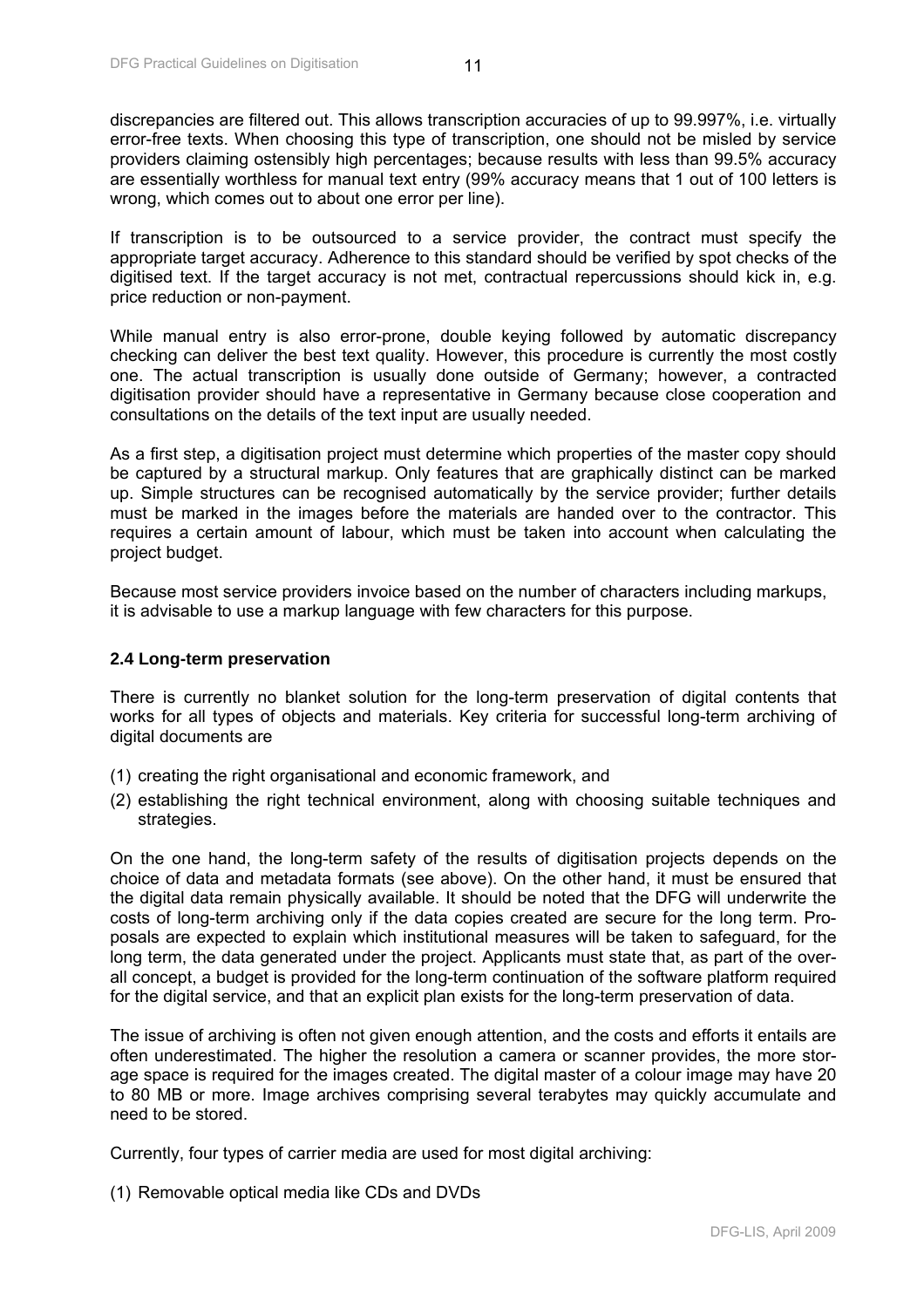- (2) Tape drives (streamers)
- (3) Hard disk drives
- (4) Microfilm

(1) Storage on removable optical media like CD-Rs or DVD-Rs is not efficient for large-scale digitisation projects and cannot be funded. Besides, CDs and DVDs are not suitable media for long-term preservation, given a rapidly evolving technology and the consistency of the material. CD or DVD storage may be viable for those who are beginning to build a digital archive or want to digitise only a limited number of items.<sup>11</sup> But with larger data volumes, capacity limits are quickly reached. Standard CDs hold 700 MB, DVDs 4.7 GB or, with dual-layer technology, about 8 GB. Storing just 1 terabyte (the equivalent of about 180 books<sup>12</sup>), would require 1429 CDs, 213 DVDs at 4.7 GB, or 125 DVDs at 8 GB. Considering these numbers, archiving on CDs quickly gets to be cumbersome. But even DVDs do not offer a truly satisfying solution for large amounts of data. Discs need to be burned, labelled, and archived, and these tasks can be very time-consuming. Direct access is complicated and location-based, unless robots or CD servers are used. If CDs / DVDs are used for archiving, spot checks should be conducted routinely, and redundant (at least double) storage is highly recommended.

(2) Tape storage offers a somewhat more convenient method for mass archiving; its drawback, however, is that tapes are relatively slow. If digital masters need to be accessed frequently, then tapes are not a good solution. Moreover, they have to be operated regularly to prevent sticking. University libraries — or libraries with organisational ties to universities — which want to implement a tape-based archiving system are strongly recommended to consult with their university's computer centre when deciding on a long-term archiving strategy. Modern tape archiving systems (robots), designed for several hundred terabytes, ensure that several copies are made of each tape, and that the tape cartridges are operated with the necessary frequency.

(3) Especially recommended with a view toward migration is redundant data storage on hard disks (e.g. RAID 5) in the form of Network Attached Storage (NAS) systems or Storage Attached Networks (SAN) in data centres. For safety reasons, a tape backup or an additional hard disk copy has to be made (tape backup or disk copy must not be kept at the same location). This model allows fast and uncomplicated access to data and facilitates any migrations that may become necessary. The hard-drive storage model assumes that data are kept current on an ongoing basis, and that none are ever set aside without hardware or software processes in place that safeguard integrity. In that regard, this model takes a different and as yet untested approach to long-term archiving of digital media — all in all a matter on which the jury is still out. Notable national and international activities in this field include the Nestor<sup>13</sup> and Portico<sup>14</sup> projects.

(4) Another way to archive digital reproductions for the long term is to print them to microfilm as part of a conversion strategy. Compared to other analogue photo materials, microforms are the most durable when stored under optimum conditions. If desired, these films can be converted back to a digital format at a later point with the help of film scanners.<sup>15</sup> There are also solutions available now that allow the printing of high-quality digital colour reproductions to colour microfilm.16 These newly developed technologies cannot yet be evaluated conclusively.

- 13 http://www.langzeitarchivierung.de/
- 14 http://www.portico.org/

 $\overline{\phantom{a}}$ 11 Iraci, Joe (2005). Die relative Haltbarkeit verschiedener optischer Speicherplatten: CD, DVD. Restaurator 26.2, 134 – 150.

<sup>12</sup> Realistic estimate for 1 TB: on average 25 MB per image, 220 pages per book; hence 5.5 GB per book, or 1 TB for 182 books.

<sup>15</sup> Such film scanners have been around for some time for b/w microfilms.

<sup>16</sup> See e.g. the ARCHE project (http://www.landesarchiv-bw.de/arche). However, there is currently no satisfying solution for efficient film digitisation, although developments along these lines are underway.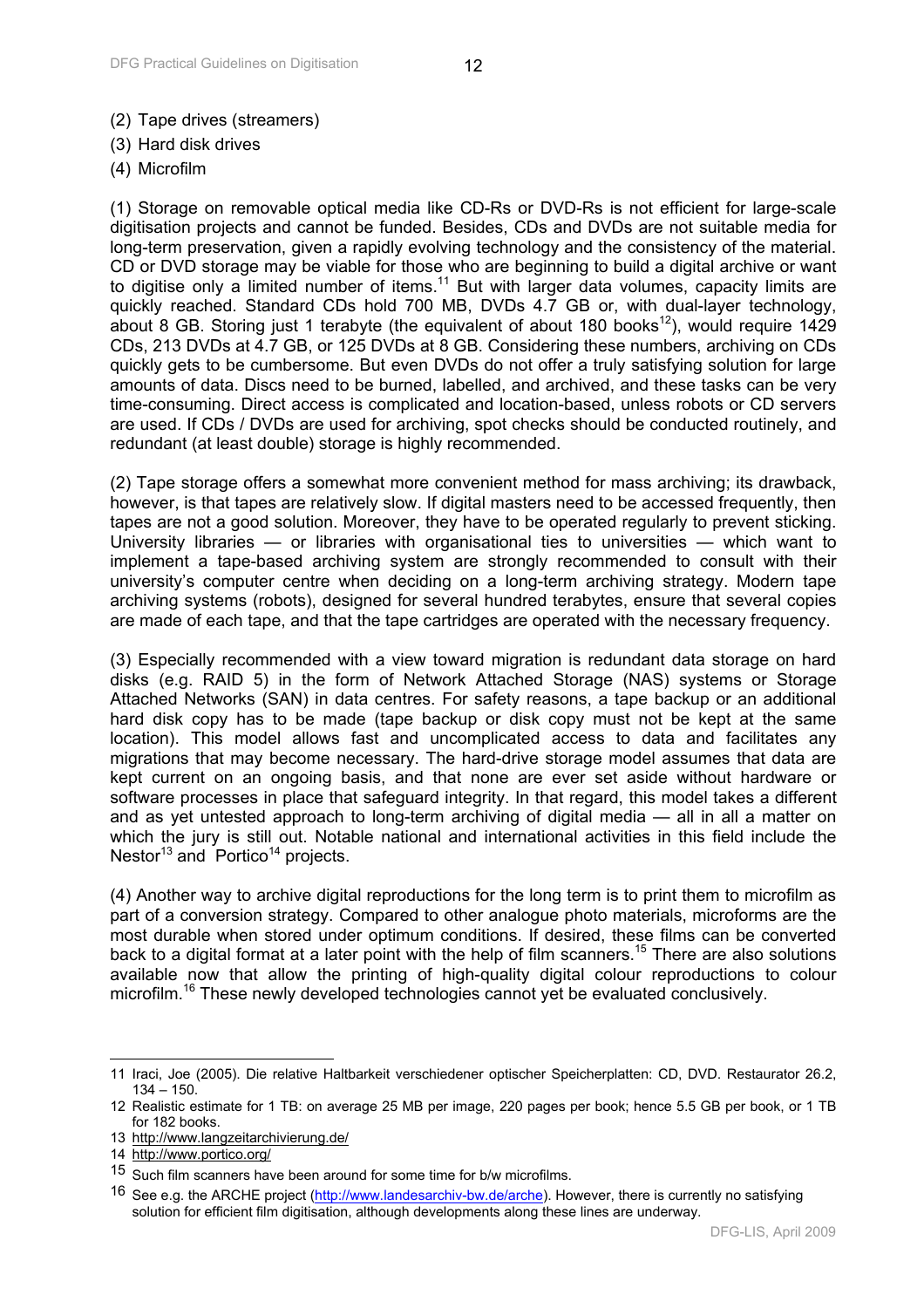<span id="page-13-0"></span>It should be noted that the DFG views digitisation projects as endeavours by the entire institution. It is assumed that the department in charge of the project will be supported by the inhouse IT infrastructure. Smaller institutions may take advantage of the expertise and services of large institutions.

Library projects funded under the scientific information infrastructure programme are encouraged — or may in some cases be legally required — to submit complete data sets to the German National Library.17

#### **2.5 In-house or outsourced digitisation?**

Digitisation may be done in-house or by contracting a service provider. In the former case, expenses for equipment and project-specific personnel are eligible for DFG funding. Especially for larger quantities it is sometimes less costly and more practical to do the work in-house on an institution's own equipment and by its own staff. Other times it may be better and more economical to hire an external service provider. Lastly, in individual cases it may make sense to request funding for staff or direct project costs in order to use them at another location, e.g. a large library with relevant digitisation expertise.

Thus the decision whether to undertake digitisation as an in-house project or to outsource it is always specific to the project and exclusively the applicant's responsibility. Using contractors for direct digitisation is, above all, a matter of trust. Unlike with film digitisation, where the originals are not at risk, the service providers hired to handle historic holdings should have an appropriate track record. Since the criteria and guidelines in this area are the same as for film, the issue requires no further discussion.

Checking the quality delivered by a contractor is usually not an easy task. In film digitisation it is often not clear whether poor digitisation is due to a bad film or the service provider's insufficient scanning technique. To facilitate adequate evaluation of service quality, one should make sure that a colour chart and a ruler are included when digitising from originals, to allow reliable assessment of colour fidelity and resolution.

It should be emphasised that while contractors are without doubt inexpensive and effective when it comes to carrying out certain tasks, this does not relieve the contracting library from its responsibility to be knowledgeable about digitisation (to ensure both long-term continuation of digital services as well as effective collaboration with suppliers).

Previous experience has shown that even though outsourcing subtasks of a digitisation project to external service providers *can* be very effective, this is by no means always the case. As a general rule, even the comprehensive use of contractors does not relieve 21st-century libraries and archives from their obligation to maintain in-house expertise in the area of digitisation — if only to be able to negotiate competently with suppliers. It bears repeating that the DFG assumes that the digital reproductions will be maintained for the long term within an institution's in-house infrastructure. An institution submitting a proposal should therefore have sufficient funds available for the staff, equipment and consumables it needs to perform project management and controlling, as well as to select and prepare materials for digitisation. Furthermore, the work of indexing and preparing the digitised materials for users is virtually always done by the applicant libraries, archives and academic institutions themselves.

Given these conditions, hiring external service providers will often be advantageous. Outsourcing is possible even if the materials to be digitised may not be taken off the premises; on larger projects, service providers will often work on site, bringing their own people and equipment. Even downstream production stages, like putting data online, selling and marketing offline products, offering specialised printing services, and migrating to long-term storage, can some-

 $\overline{\phantom{a}}$ 

<sup>17</sup> http://www.d-nb.de/netzpub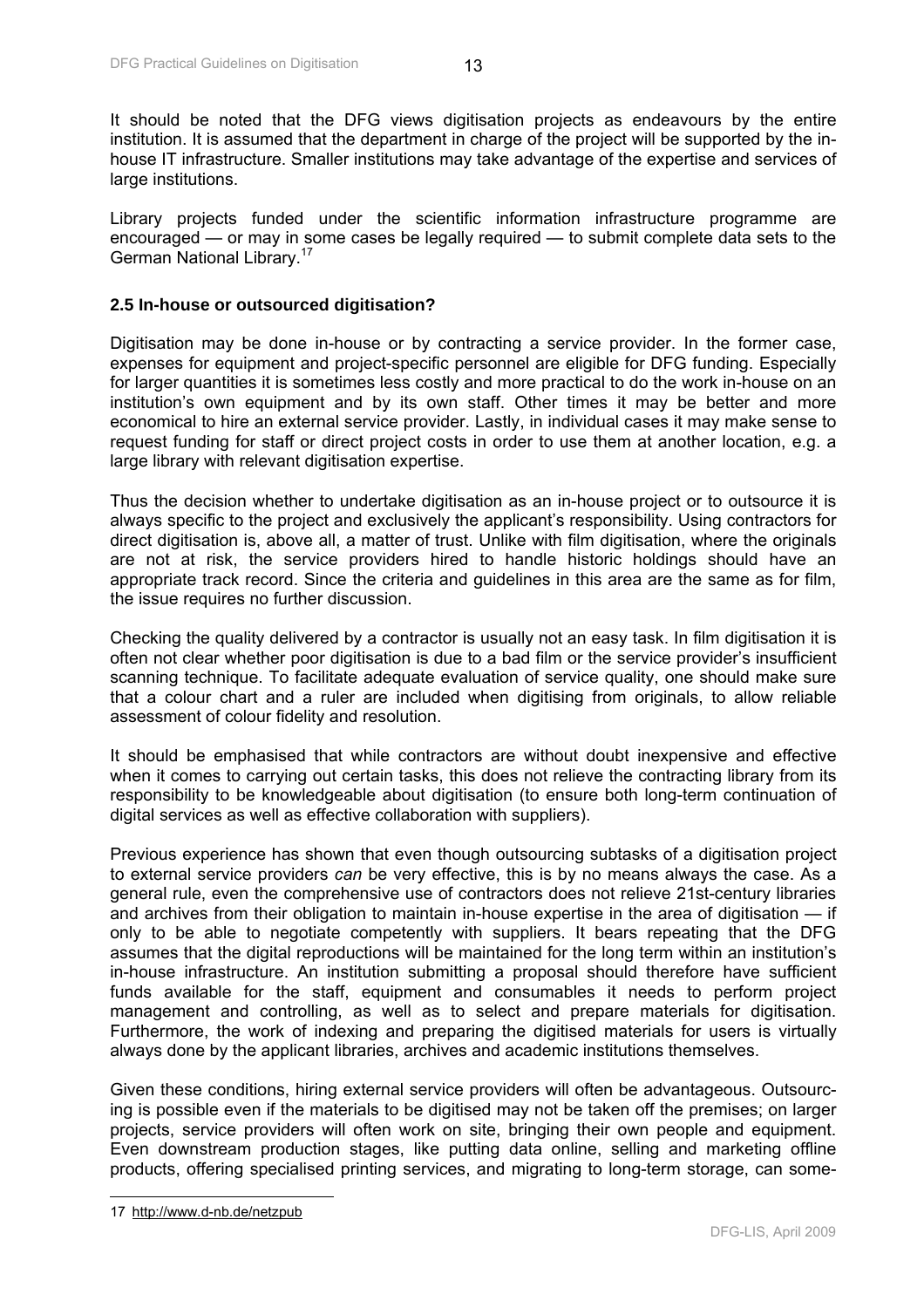<span id="page-14-0"></span>times be taken care of more economically by outside contractors than by libraries and academic institutions.

The following issues should be considered when drafting agreements with suppliers:

- (1) Job parameters must be exactly specified, in particular the requirements and format standards for deliverable raw data. Contracted suppliers should be able to demonstrate certified quality assurance procedures. The outsourcer is required to perform careful quality control on deliverables before settling invoices in full.
- (2) The DFG expects that an appropriate percentage of the invoice amount be withheld for security purposes and not paid out to the business providing the service until a quality check has been performed. In addition, the business should be required to promise in writing that it will, without delay and free of charge, render substitute performance or rectify defects should this become necessary due to the its non-compliance with the *Practical Guidelines on Digitisation* or other justified quality complaints.
- (3) When granting funding, the DFG assumes that digitisation and subsequent use will occur in compliance with copyright regulations, and that the permission of rights holders will be obtained if necessary. It must be ensured that the owner of the original digital reproductions does not cede any rights to contractors.

#### **2.6 Metadata**

If data are gathered separately, outside of existing library networks or central portals, metadata must be provided in a software-independent format. This task should be integrated into the project workflow in such a way that, even if the project is terminated early for any reason, a complete set of metadata will be available in a software-independent format — which usually comes down to XML encoding. A project plan is highly problmatic if it delays the creation of manufacturer-independent metadata until late into the project or, using other funds, until after the end of the project. When utilising proprietary software systems, it must therefore be assured from the beginning that data can be output in a manufacturer-independent format.

If the materials generated by a DFG-funded digitisation project are suitable to be integrated with a DFG-funded portal and/or virtual subject library, the proposal is expected to either explain which measures will be taken within the project to ensure this integration for the duration of the project, or to make plausible why such an integration is not necessary or sensible, for topical reasons or due to the effort it would require.

Generally speaking, a distinction is made between descriptive (usually bibliographic or archivistic information), structural (text or document structure), administrative (e.g. rights management), and technical (e.g. file types) metadata. The following discussion relates to descriptive and structural metadata only.

#### **2.6.1 Description of collections and holdings, cataloguing and indexing, descriptive metadata**

#### **2.6.1.1 Description of collections and holdings, project information**

Even for traditional library and archive services, descriptions of collections and holdings have played an important role in providing users with an overview of the nature and make-up of a historic library or archive. Digitisation projects are expected to present their nature and scope also on an English-language web page. The fact that the project is funded by the DFG should be mentioned. In addition, a standardised description in XML is desirable to facilitate the future merging of this information in national or international portals that enable targeted research. Important in this regard is the Dublin Core Collection Description Application Profile (DC CD),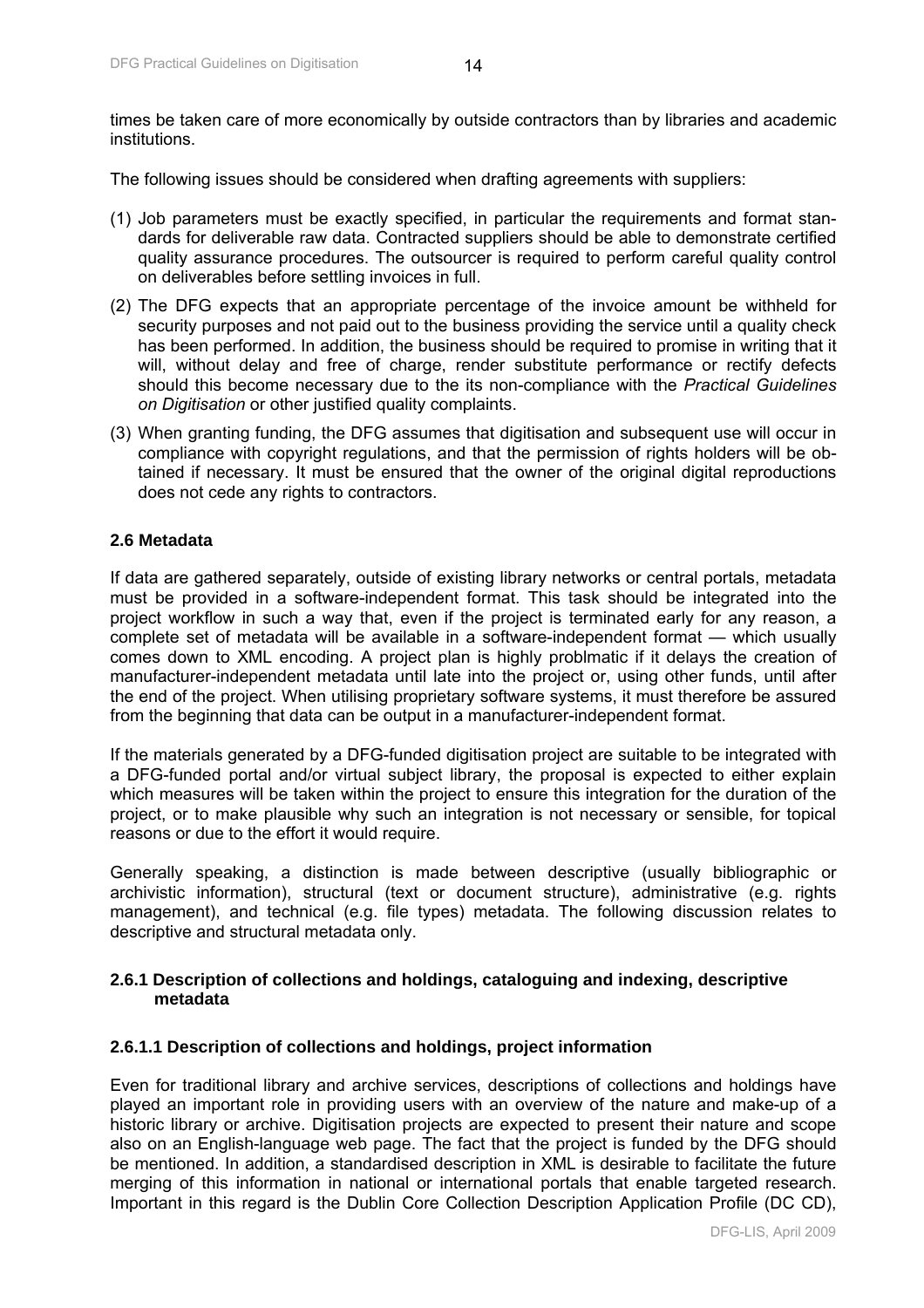<span id="page-15-0"></span>which adopts elements of the Collection Description Format (CLD) and enriches them with its own elements.<sup>18</sup> Archives should look to the international cataloguing standards ISAD (G)<sup>19</sup> and EAD (Encoded Archival Description)<sup>20</sup>.

#### **2.6.1.2 Cataloguing and indexing**

Digital reproductions of old prints or archive materials must be assigned at least descriptive (bibliographic) metadata. Digitisation projects that do not provide at least bibliographic metadata or descriptive archive records according to current library and archive standards do not make any sense. Library stock may be recorded either by cataloguing the electronic version or by giving the URL of the image files in the local catalogue (OPAC, network system). University institutions submitting proposals are expected to at least coordinate cataloguing with their local libraries, or actually have it done by them. Digital reproductions must be listed through relevant supraregional portals. It is strongly recommended to provide an OAI interface that delivers METS / MODS in addition to Dublin Core (see Appendix A) to ensure that relevant portals can harvest the data.

Digital reproductions of medieval manuscripts should be recorded in the manuscript database (Manuscripta Mediaevalia). If metadata of medieval manuscripts are recorded or archived separately, then the manuscript format according to TEI P5 should be used. $21$ 

#### **2.6.2 Structural metadata for image digitisation (see also** *2.3.2***)**

Worth considering is the use of structural metadata, i.e. encoding a document's structural elements such as dedication, introduction, chapter, or illustration. Inclusion of these aspects takes a cue from analytical bibliographies, which break down the contents of a work along the lines of its chapter and text structure. In many cases, creating such an artificial table of contents is essential to enable users to navigate the digital reproduction. Nobody should have to go through the trouble of trying to find the right place in the alphabet in a 600-page digital dictionary. Therefore the decision whether to generate structural metadata is always objectspecific.

If structural metadata are used, it is recommended to consult the list of designations available on the DFG Viewer website.<sup>22</sup> In case additional designations are needed, standardised terms for a given digitisation project should be agreed on, and this typically specialised vocabulary should be published on the project's website to allow others to reuse it.

When assigning structural metadata, the question arises whether document indexing should follow the digital facsimile, the physical page sequence, or the work's text and/or chapter structure. If a transcription or edition will accompany the digital facsimile, the recommended encoding standard is  $TEI^{23}$ . For page description with some qualifying features (e.g. illustrations or annotations), the Metadata Encoding and Transmission Standard (METS) $^{24}$ , as followed by the Library of Congress, could be used. There are good arguments for both the page-oriented and the document-oriented model. Usually it is even possible to merge both approaches. A structure that follows the logic of the text tends to be more powerful for subsequent queries and document displays. However, this advantage comes with the price of greater technical

 $\overline{a}$ 

<sup>18</sup> http://www.ukoln.ac.uk/metadata/rslp/schema/

<sup>19</sup> Examples of online overviews of holdings can be found on the website of the State Archive of Baden-Württemberg (http://www.landesarchiv-bw.de).

<sup>20</sup> For usage of EAD in German archiving, see the German Federal Archive's "daofind" project (www.daofind.de).

<sup>21</sup> An modified version based on the DFG guidelines for manuscript cataloguing is available at the Duke August Library Wolfenbüttel (see http://www.manuscripta-mediaevalia.de/hs/kataloge/HSKRICH.htm). For newer manuscripts or literary remains, EAD (http://www.loc.gov/ead/) is recommended.

<sup>22</sup> http://www.dfg-viewer.de

<sup>23</sup> http://www.tei-c.org

<sup>24</sup> http://www.loc.gov/standards/mets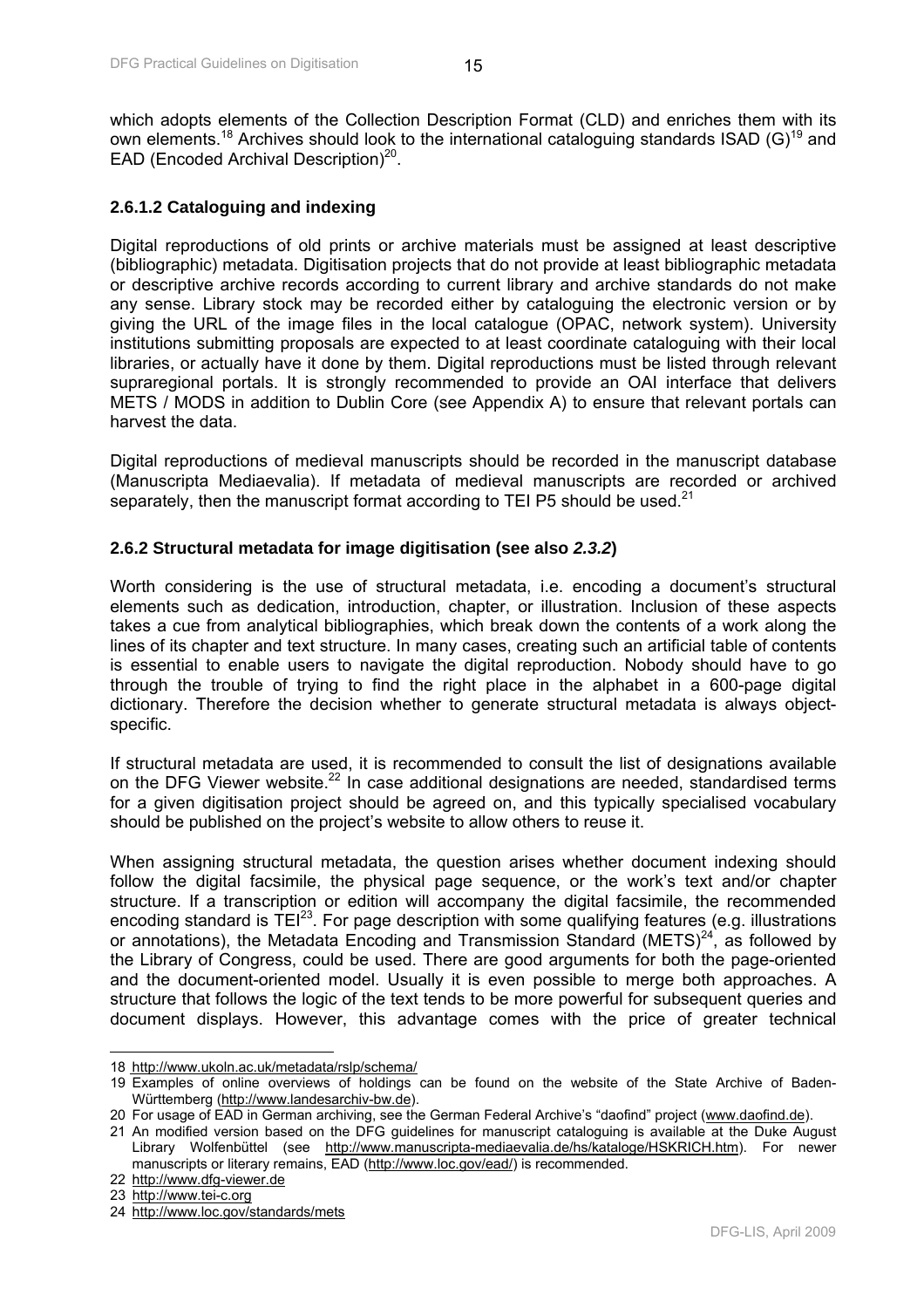<span id="page-16-0"></span>requirements for processing and displaying the documents. It should be pointed out that even encoding on the basis of the physical page sequence, which tends to be more common in libraries, does not rule out the use of TEI, $^{25}$  so that it may be possible to effectively combine both aspects.

The standards currently recommended for old prints are METS or TEI. However, the METSbased DFG Viewer should be supported in all cases. Therefore, if TEI is used for structural data, the project must convert them to METS. Since both standards are XML-based and the described features are similar, in can be assumed that conversion will not present a major problem.

#### **2.7 Exchange and dissemination of metadata, publicity**

For the development of a decentralised digital library, it is crucial to create a global standard for data and metadata exchange (see chapter 5). However, standards below the level of classic descriptive cataloguing can be developed and established only within each respective community. Identical resources may well be relevant to entirely different inquiries and accordingly require diverging sets of metadata. A generalised procedure for exchanging metadata must therefore be able to handle flexibly not only library metadata but also different metadata formats and community-based specifications. This can be achieved using the protocol of the Open Archive Initiative  $(OA)^{26}$ . In terms of old prints and manuscripts,  $27$  OAI is especially useful as a technical exchange protocol. OAI requires that Dublin Core data be provided as a minimum. While this is insufficient for descriptions of old prints and manuscripts, it is useful as additional information. The OAI standard explicitly provides for the parallel support of additional metadata formats, so that OAI can be combined with any XML-based metadata format (MARCXML, MABxml, EAD, METS / MODS, TEI P5 etc.).

The DFG strongly recommends that metadata be provided via OAI. Metadata according to METS standards (METS / MODS for prints) should be delivered in addition to the mandatory Dublin Core metadata (see also chapter 5). If possible, TEI, EAD or documents with other domain-specific standards should also be delivered within METS, which in this case functions as a wrapper. Through the described OAI functionality, the DFG Viewer can be served. Newly implemented OAI interfaces should be reported to relevant portals and subject libraries. In addition, suitable measures should be taken to ensure that metadata will be found by search engines (e.g. using the Sitemap protocol<sup>28</sup>).

The DFG expects funded projects to undertake targeted efforts for ensuring that the generated resources will be highly visible and frequently used. At a minimum, this should entail the integration of these resources with existing or developing material-specific portals and catalogues as well as with virtual subject libraries.

 $\overline{\phantom{a}}$ 25 http://www.tei-c.org/Sample\_Manuals/bestpractice.htm

<sup>26</sup> http://www.openarchives.org/

<sup>27</sup> Cf. Diane L. Hillmann, in: Kenny, Anne R. & Rieger, Oya (Eds.). (2000). Moving Theory into Practice: Digital Imaging for Libraries and Archives (pp. 89f.). Mountain View: Research Library Group.

<sup>28</sup> http://www.sitemaps.org/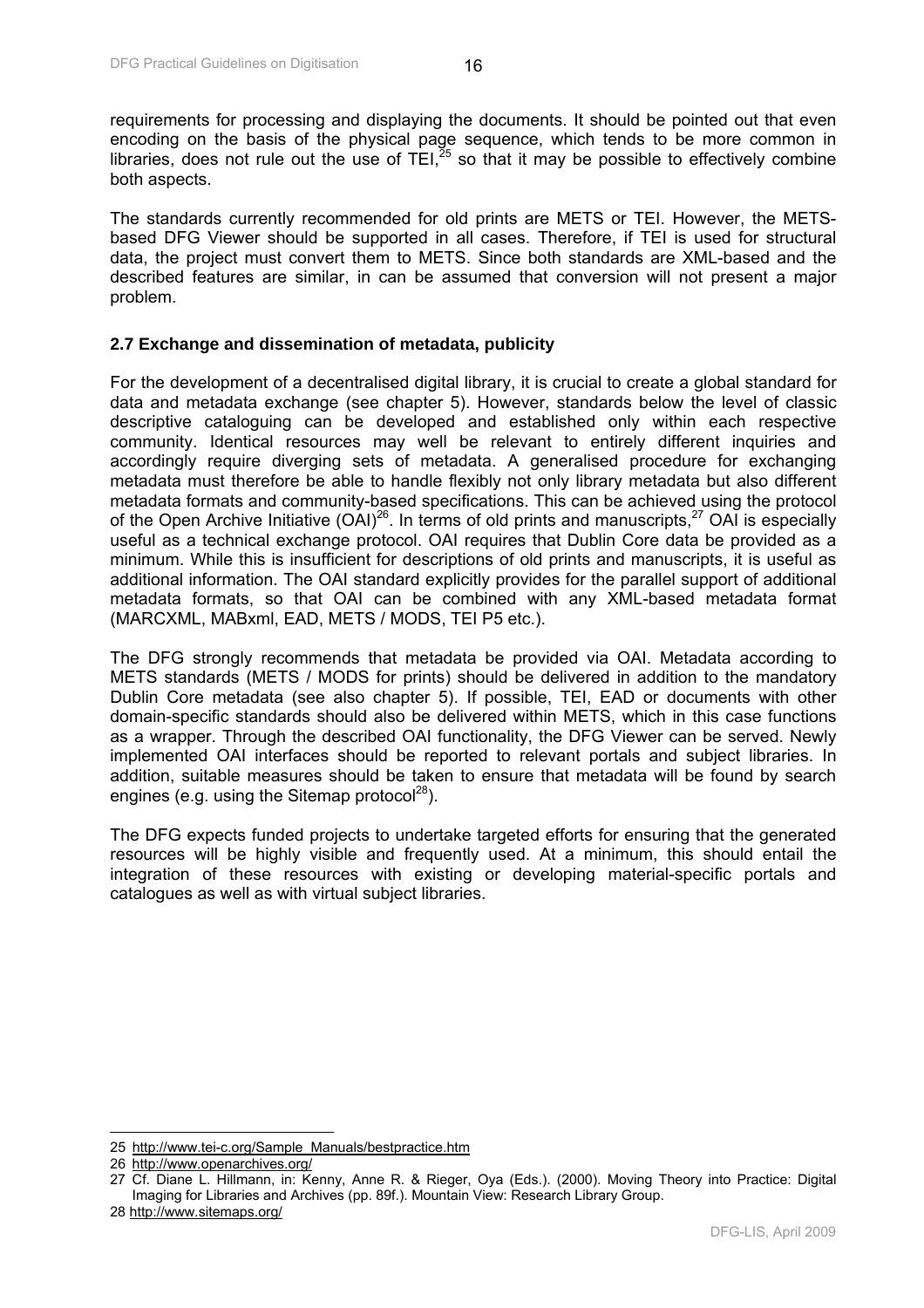# <span id="page-17-0"></span>**3. Citing Digitised Prints and Manuscripts, Persistent Addressing**

When digitisation was in its infancy, the issue of citability of digital resources was frequently underestimated. But it is exactly citability that makes Internet-based digitised sources viable for academic writing. Different from previous secondary formats, like microfilm or paper printouts, an Internet resource is not just a copy of the original, which can be treated and hence quoted like the original, but rather an independent object in a dynamic integral research space. Unlike traditional photocopies, digital copies require special citation rules if they are on the Internet. Digital versions on CDs or other non-networked storage media can be handled and quoted just like film or paper copies; but when a copy is online, it needs a unique address so that other documents or databases can link to it. In addition to the customary citation format, which can and should still be given via the navigation software, this requires the specification and online documentation of addressing techniques.

A positive effect of the net-based citation format, which will usually follow the physical image sequence, is that referencing becomes unequivocal — something that usually cannot be said about old prints, because of the many mistakes they contain, or documents like incunabula, which lack pagination or foliation. Therefore the content-based citation format (e.g. p.8, a4, 213r etc.) should be joined by a formal citation based on the image sequence. This also allows for the unequivocal citation of images that are not part of the corpus proper (cover, endpaper, additional digitised watermarks, partial reproductions of illustrations etc.). The only prerequisite is that a specific image can be unequivocally located in an ascending alphanumeric sequence (e.g. 00001, 00002, 00002a, 00003 etc.; in this example, image 00002a was inserted). Here the image is the reference target. Different mechanisms apply to full text, for which no specific recommendations can be made as yet (XPath and similar techniques are examples of options that allow unequivocal referencing).

As a rule, the highest granularity possible should be strived for. Two functionalities in particular are important for online presentation: the addressability of a work as a whole, and the addressability of individual pages or double-pages within a work. The structure of a reference might look like this (fictitious example):

http://digitalebibliothek.ubique.de?titelid=234&image=0002

At least the accessibility and citability of the work as a whole must be guaranteed. In the future, the work's individual physical pages will also have to be reliably accessible and citable. Institutions should implement suitable mechanisms (PURL, URN, DOI, Handle etc.) to ensure the persistence and linkability of a resource, thus reliably providing sources for scientific research.

It is recommended to generate URNs at the work level via the German National Library.<sup>29</sup>

 $\overline{\phantom{a}}$ 

<sup>29</sup> See http://www.persistent-identifier.de/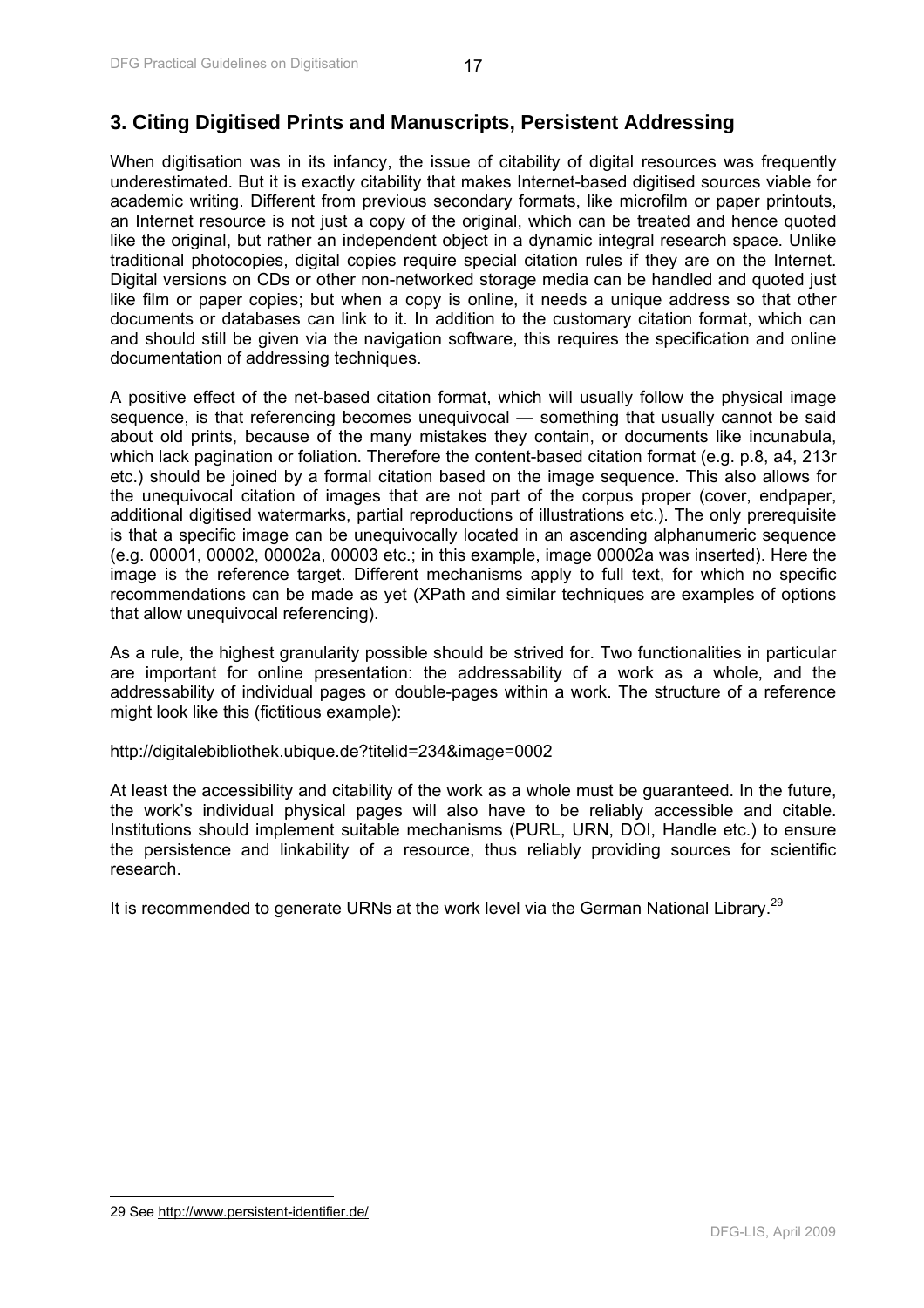# <span id="page-18-0"></span>**4. Provision of Digital Prints and Manuscripts to the Public**

## **4.1 Open access**

The DFG funds the digitisation of scientific materials in order to make them accessible to researchers in Germany and worldwide. Therefore all projects should be designed such that their results will be available to researchers quickly and for the long term. In virtually all cases, this will entail the provision of digital copies on the Internet.

The DFG is a cosignatory to the Berlin Declaration on Open Access. In the spirit of this declaration, the results of DFG-funded digitisation projects should be accessible free of charge to re-searchers around the world.<sup>30</sup> Thus it is expected that digital copies will be available online at no cost, in a quality sufficient for the bulk of typical research purposes. The digital resource should be provided in a form that allows scientific use in other research contexts (e.g. by offering an image without navigation context). This does not preclude fees for higher-grade copies, derivatives, or other types of media (CD, print etc.). The origin of digital copies should always be clearly identified, also in downstream usage environments.

The DFG expects that the projects it funds include clear credits and make mention of the DFG as funding source on the files provided online. For image digitisations, this is usually done by adding a credits bar to the published user copy (e.g. in JPEG); for full texts, appropriate credits should be included in the header of the text file. Appendix A gives a detailed description of the technical specifications and formats, which apply to all DFG-funded digitisation projects and all types of materials.

For projects that digitise not only public-domain materials and hence cooperate with commercial partners or publishers, delayed publication ("moving wall") may be agreed on. In these cases, publication may be delayed up to one year after the completion of the project.

## **4.2 Minimum requirements for provisioning systems of digital libraries**

The principles laid out above apply to any kind of project that provides digital content. The following minimal requirements apply specifically to the provisioning of digital files that have the character of digital books or documents. They cover certain basic standards and a catalogue of minimally necessary functionality.

#### **4.2.1 Basic requirements and architecture**

The provisioning system combines digitised image or full-text files into a document structure to enable users to navigate a document. Furthermore, it establishes connections between digital documents, or parts thereof (e.g. chapters, pages), and metadata, to allow users to access the individual document or certain document parts based on a metadata search. Finally, it organises digital documents into digital collections or holdings according to subject matter or origin, in order let users navigate documents and collections as they would an open-stack library arranged by subject. It provides user interfaces for searching, navigating, accessing and retrieving metadata, documents, collections and holdings, and it supports largely automated export and import of standards-compliant raw data. The provisioning systems of the individual libraries and archives should allow access across institutions, both in navigating digital collections or holdings and in searching indexes. In addition, the transparent linkage of provisioning systems with local catalogue systems and network databases is desirable.

 $\overline{\phantom{a}}$ 

<sup>30</sup> http://oa.mpg.de/openaccess-berlin/berlindeclaration.html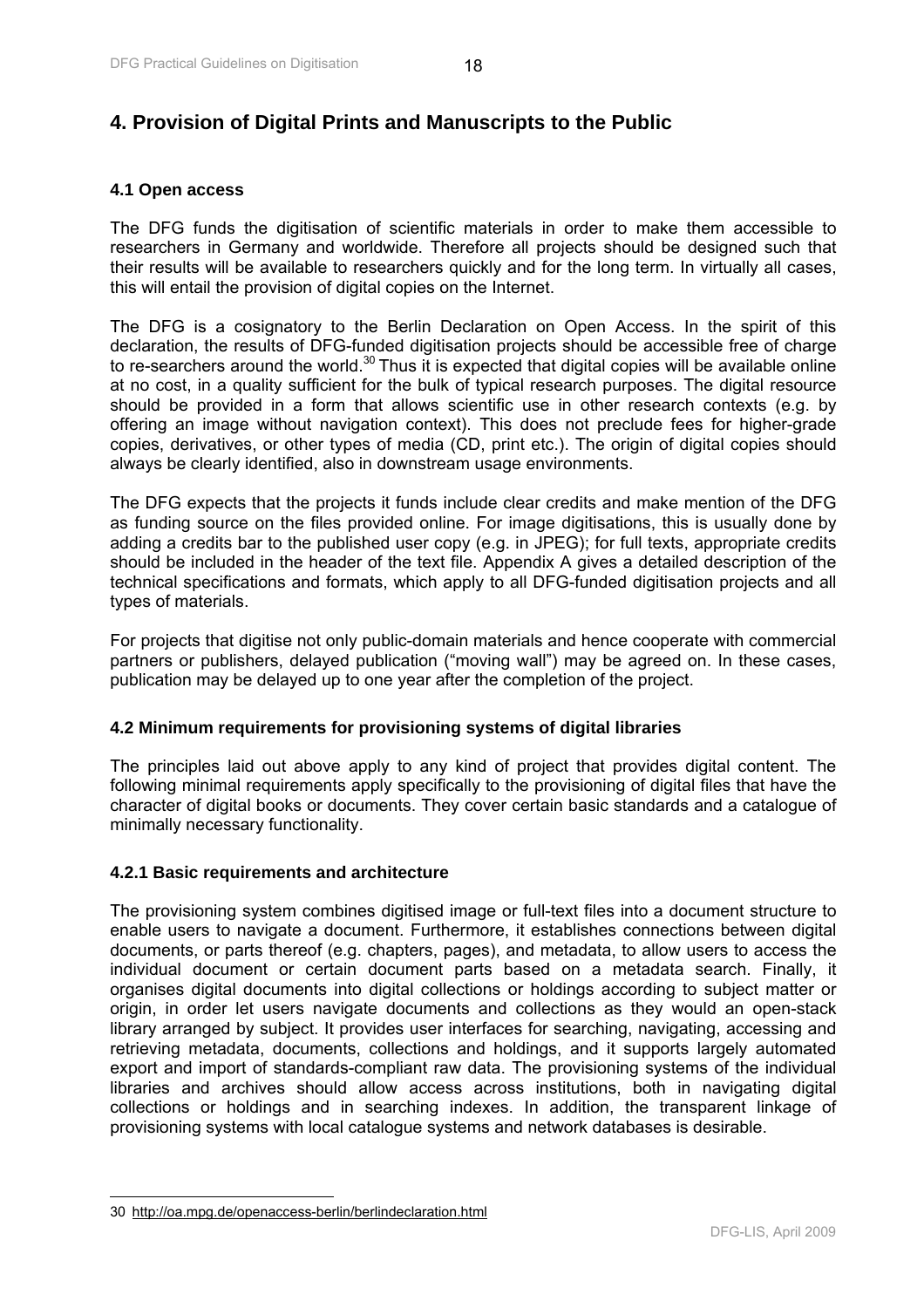<span id="page-19-0"></span>Various system architectures can be used to accomplish these tasks. The following basic alternatives are viable:

- (1) Metadata are stored centrally in a catalogue system (e.g. the local OPAC or a library network catalogue), while digital document files (incl. electronic table of contents and index) are provided in a hierarchically organised file system on a separate document server for online access. The structure of the digitised collection, or the internal structure of the digitised documents, can be mirrored by the hierarchy of the file system.
- (2) A document management system (DMS) or Content Management System (CMS) is used.

## **4.2.2 Functionality requirements**

Regardless of the architecture chosen, the following functionalities must be provided as a minimum:

Collections / holdings may be accessible in a variety of ways:

- via the providing institution's website;
- via an OAI interface;
- via a locally implemented or externally operated DFG Viewer (see chapter 5);
- via a search inquiry to the local and regional library catalogue / the local online finding-aids system;
- via the virtual subject libraries' shared portal or one of the DFG-funded material-specific portals that enable integrated access to all digital collections funded under the DFG programme,
- via Internet search engines.

In addition to being able to access specific documents in a targeted way by means of a metadata search, users should also have the option for structured browsing in predefined collections, collection sections or holdings. Regarding the search engine it should be noted that simple, Google-style search tools tend to serve a larger user community than multi-fielded search masks that require a solid understanding of the data structure of a given collection or inventory.

A key benchmark of functional quality is the comfort with which users can navigate within a found document. The following navigation functions are considered the basic standard:

- Go to any desired image
- Home: Jump to beginning of document
- End: Jump to end of document
- Forward: Go forward one page
- Back: Go back one page

 $\overline{\phantom{a}}$ 

- Full text search (for books from 1850 onward) $31$
- Metadata info: View current document information in description fields stored in DMS
- Help: Help menu should provide detailed descriptions with examples for navigation and for searching the digital library.

Whenever possible and appropriate, tables of contents, structure trees or functional equivalents should be included and designed to be searchable. Navigation aids are desirable, e.g. graphic representations in a header that signal to the user the current location within the digital

<sup>31</sup> With today's technology, OCR should always be considered for machine-press era prints from 1850 onward.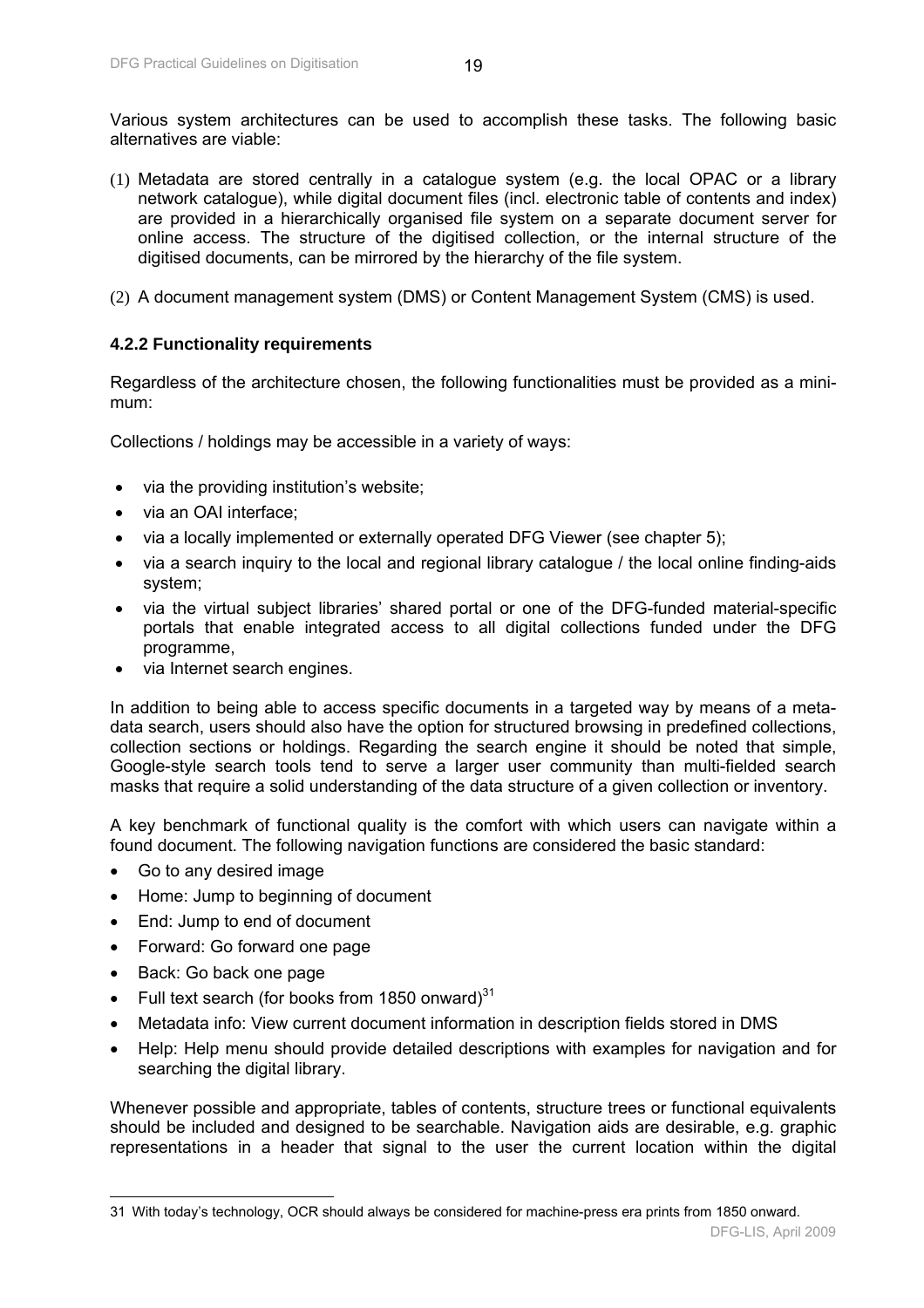<span id="page-20-0"></span>In addition, the following functions must be implemented:

- Download $32$
- Print as PDF<sup>33</sup>
- Centralised DFG-funded information systems (VD 16, VD 17, subject portals etc.) should first link to a view in the style of the DFG Viewer.

## **4.2.3 Minimum technical requirements**

As far as applicable, servers must be set up to: $34$ 

- (1) Provide all materials in a quality that allows their convenient use for research purposes on typical university equipment. This entails, for instance, providing a type size that is easy to read.
- (2) Provide all materials, conversely, in a quality that allows processing via DSL without cumbersome delays.
- (3) Enable the free download, for research purposes, of any complete unit as one single file (e.g. of individual printed works).
- (4) Support all currently popular browsers, to the extent viable.  $35$

 $\overline{a}$ 32 Download by sections or individual pages should be implemented if the size of the entire file would be unmanageable.

<sup>33</sup> Printing by sections or individual pages should be implemented if the size of the entire file would be unmanageable.

<sup>34</sup> The key criterion is practicality, not the implementation of abstract desirables. If objects in a project by their nature cannot be meaningfully displayed with a resolution under 1,600 × 1,200, there is no need to bother with pseudosolutions; if an object cannot be processed meaningfully under 3 MB, it does not violate the criterion of DSL compatibility not to provide smaller versions.

<sup>35</sup> If a browser does not support a format required by an advanced 3D application, there is no need to bother with developing a suitable plug-in.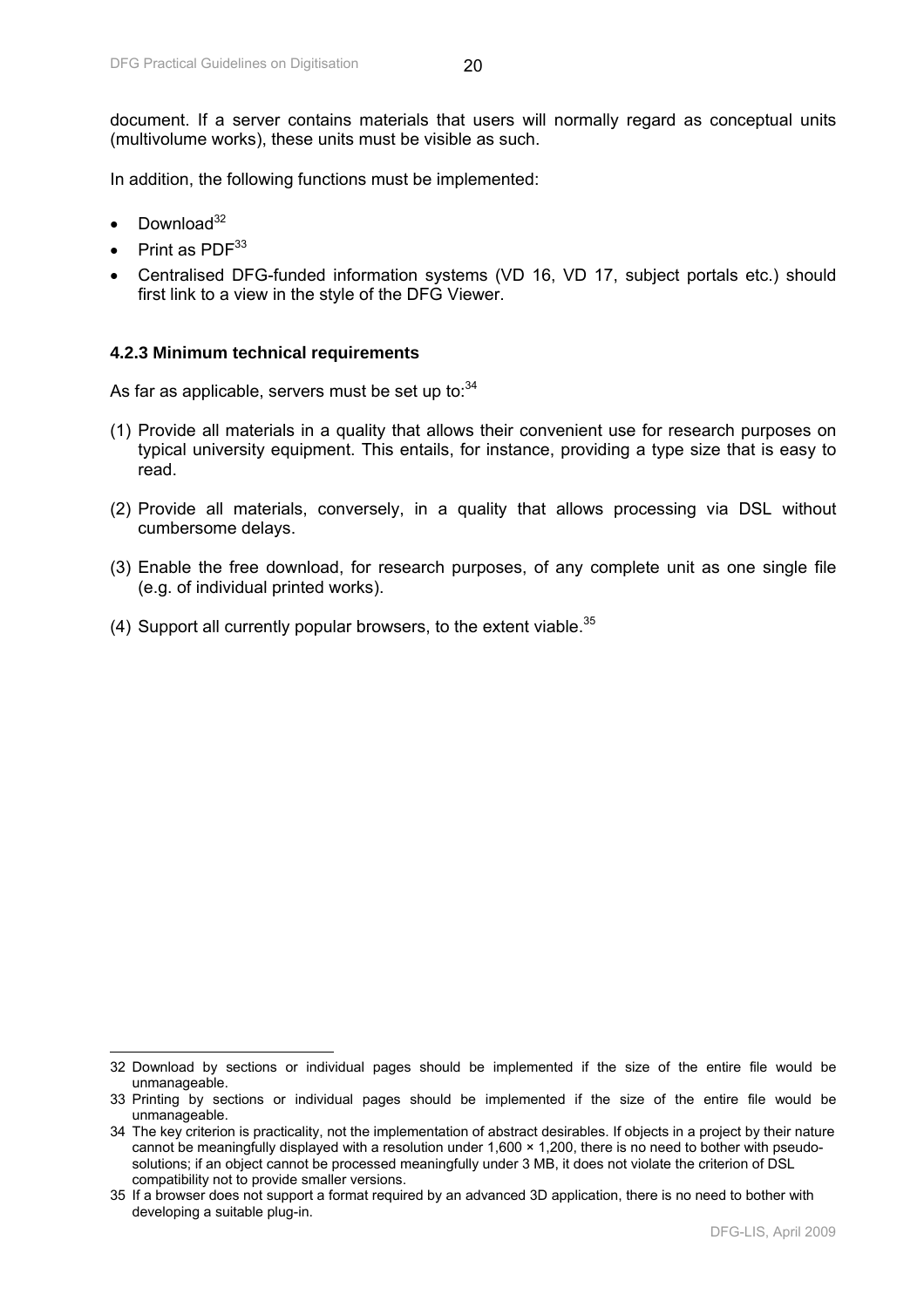# <span id="page-21-0"></span>**5. Presentation Standards (DFG Viewer) and Formats (METS / MODS)**

In addition to the differently designed and locally managed web offerings of individual institutions, scientific users should have standardised access to the data (contents) of all DFGfunded digitalised prints. To this end, the DFG currently pursues two complementary strategies:

- (1) Defining a standardised design profile for visualising digital copies that were generated with DFG funding (DFG Viewer).
- (2) Creating a defined technical interface on the basis of the METS standard. The primary purpose of this interface is to display images and their metadata in a uniform manner for all DFG-funded projects. The goal is to create consistent display and scroll functions that enable homogenous access to decentralised resources even from central search portals, via an XML interface in the METS / MODS format (or, in the future, METS / TEI-P5 for manuscripts and METS / EAD for archive materials) which describes scrolling, metadata display and other basic functions. This interface is compatible with the METS / MODS AP to deliver bibliographic and structural data. If desired, it can be enriched and expanded into a full interface for data delivery, e.g. by OAI. The DFG Viewer can also read OAI data.

For their first supraregional presentations, DFG-funded digitisation projects should serve the aforementioned interfaces and/or implement a DFG-style viewer at their own institution. Appendix A defines the interface's METS / MODS format and the design of the viewer.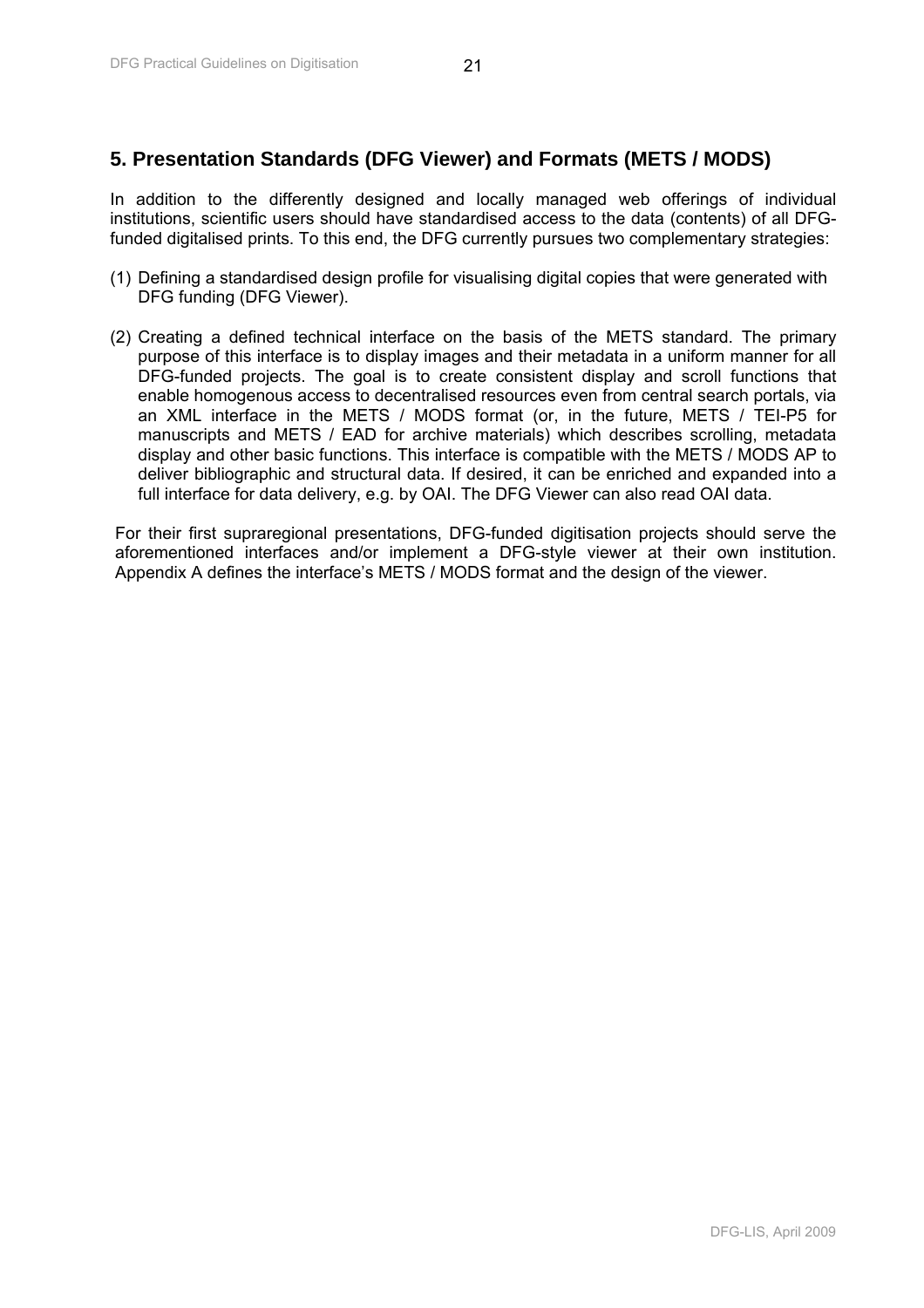# <span id="page-22-0"></span>**6. Checklist for Applicants and Reviewers**

As the previous sections demonstrate, there are numerous choices to make when planning digitisation projects, even in the area of digitising conventional library stock. This holds true all the more for projects that aim to provide materials with which there is little experience, such as 3D simulations of buildings, globes etc. Moreover, technology is constantly in flux.

Rigidly prescribing specific standards would therefore unduly restrict the projects to be funded and hamper their continued dynamic development. Then again, the potential trouble spots are well known. The checklist below — which also includes recommendations from areas other than book digitisation — should therefore be understood with the following in mind:

- (1) All proposals with digitisation components will be reviewed for their technical concepts, regardless of topical considerations.
- (2) Proposals generally have to demonstrate plausibly that the project will be implemented according to the standards listed below.
- (3) Any deviation from these standards must be justified in detail.
- (4) If a digitisation project plans to exceed the specified standards, the need for doing so should be explained in detail to the extent that this entails higher costs.
- (5) The technical preparation of a proposal must be comprehensive enough to allow an overall evaluation of technical requirements and procedures based on the proposal. While the initial project stage may include the testing of innovative technology, it cannot be used to determine, for instance, how long the digitisation campaign will take, what grade of digital copies should be produced, or how the general workflow should be designed. Any pilot studies necessary to resolve such issues must conclude prior to the submission of a proposal.
- (6) Digitisation projects for cultural heritage materials have been using a generally wellunderstood technical procedure. It is therefore safe to assume that its costs will continually decline. Applicants and reviewers should keep in mind that later projects should at least not exceed the costs reported by previously concluded projects.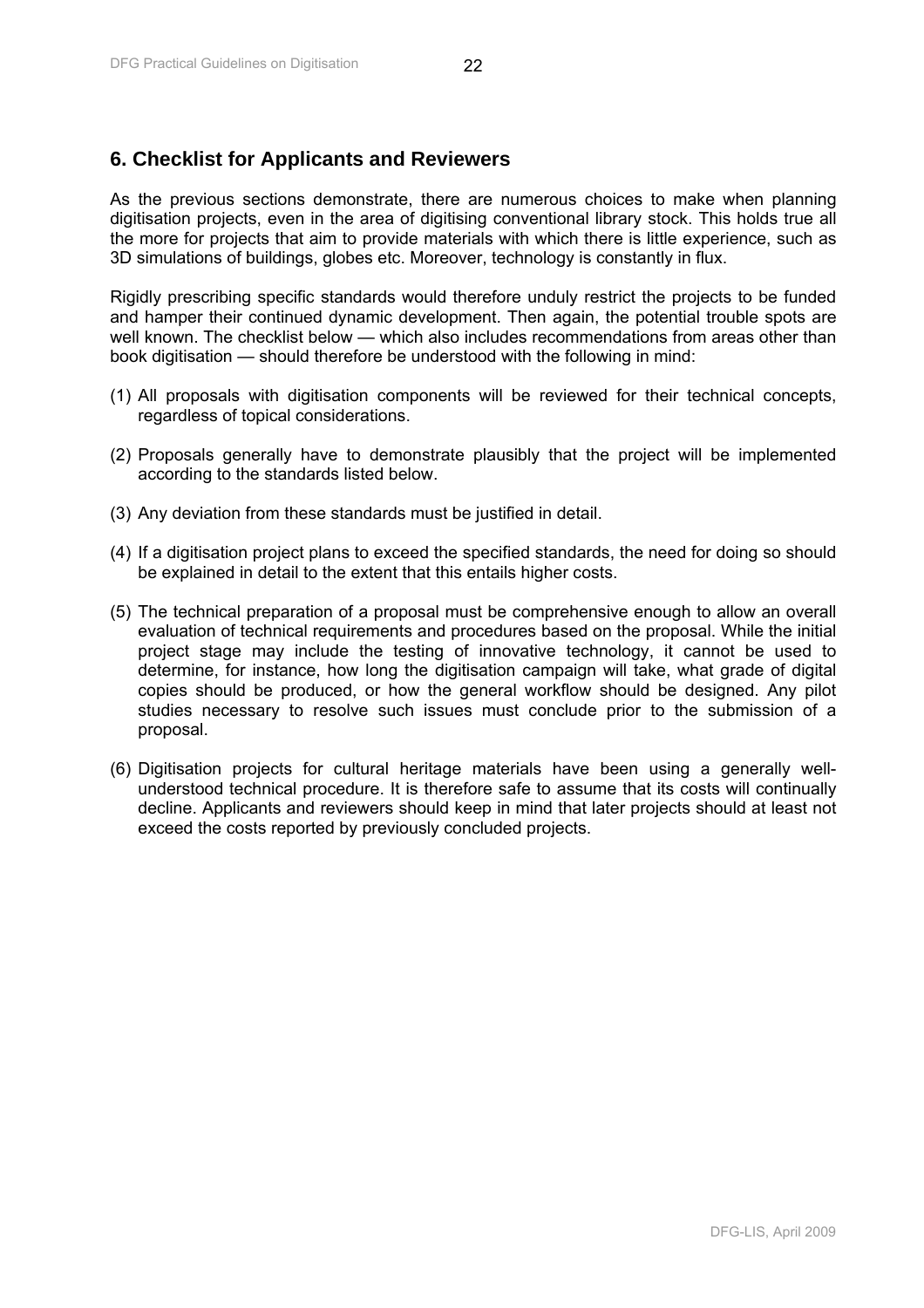(7) For better comparability, proposals (or work reports) should provide information about estimated (or actual) costs for scanning (raw digitisation) per image.<sup>36</sup>

 $\overline{a}$ 36 In principle, the DFG wants to know the real costs. However, there are currently no commonly accepted standards for calculating them. The *Practical Guidelines* therefore recommend that the costs of scanning (raw digitisation) be calculated as follows:

<sup>(1)</sup> For outsourced digitisation:

<sup>(</sup>a) Cost paid to service provider per digitised item.

<sup>(</sup>b) Proportionate costs of all flat fees charged by service provider (e.g. for naming and storing files; DVDs for transferring data from service provider to project location).

<sup>(</sup>c) Proportionate costs for staff members occupied exclusively, or to a calculable extent, with digitisation quality control.

<sup>(2)</sup> For in-house digitisation:

<sup>(</sup>a) Proportionate costs of newly acquired digitisation hardware in the narrower sense. Hardware is considered depreciated when the project ends (actual entire duration; e.g. in the case of an ongoing four-year project that was initially proposed as a two-year project, the base is the projected number of items to be digitised throughout the full four-year period).

<sup>(</sup>b) Proportionate personnel costs for all digitisation hardware operators.

<sup>(</sup>c) Proportionate costs for staff members occupied exclusively, or to a calculable extent, with digitisation quality control.

In both cases (1) and (2), costs must be calculated per digitised item. Expenses related to the following are *not* considered costs for scanning (raw digitisation):

<sup>(</sup>a) Project management (e.g. selecting and fetching materials to be digitised).

<sup>(</sup>b) Metadata entry of any kind (exception: naming and saving files).

<sup>(</sup>c) Long-term archiving.

<sup>(</sup>d) Indirect costs typically assessed in terms of internal cost accounting.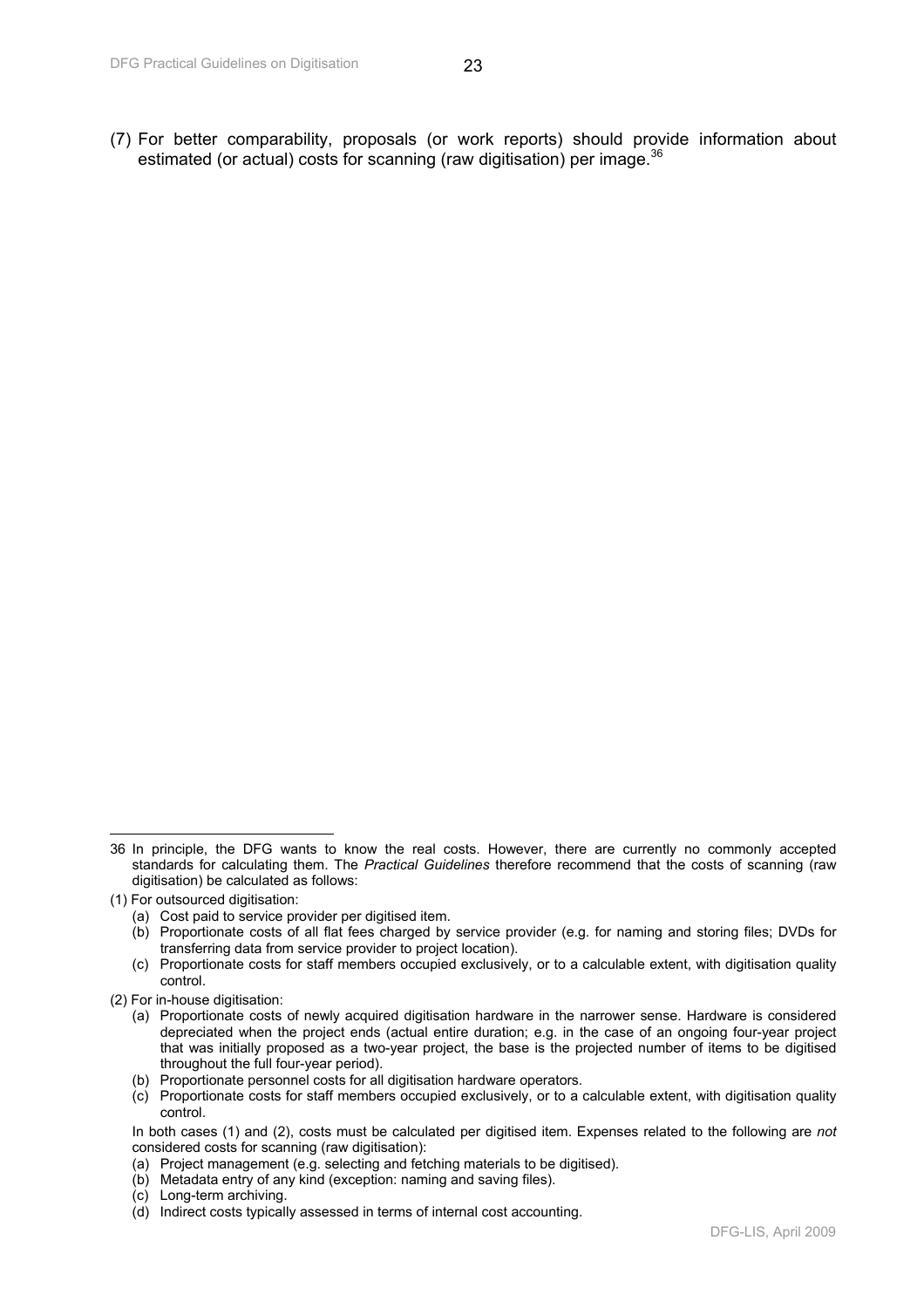#### <span id="page-24-0"></span>**CHECKLIST for Applicants and Reviewers**

#### **6.1 General technical procedures and resources**

The proposal must describe the intended workflow in sufficient detail to allow reviewers to assess the following questions:

- (1) Are the staffing requirements specified both sufficient and necessary? To help answer this question, average available resources (working hours, storage capacity of computers involved in the workflow) per basic volume unit must be stated.
- (2) Are the projected processing times realistic? To the extent that the projected processing times are not immediately plausible, they should be substantiated either by experiences gained in previously completed, similar projects, or by the results of self-conducted pretests.

#### **6.2 Data quality and formats**

- (1) For all materials to be digitised under a project, the quality proposed must permit batch processing without human intervention to generate reproductions meant for immediate publication.
- (2) For long-term preservation (archive copies), the following guidelines should be followed (and any deviations $37$  justified):

#### Images:

Masters should be stored as uncompressed Baseline TIFF or PNG files. For monochrome files, the use of TIFF with Group 4 Compression is recommended *(→ 2.2.2).* 

The resolution should be such that archive copies allow for the smallest relevant details to be clearly visible when the file is reduced to one-quarter of its original size. For most materials, it is assumed that a resolution, relative to the size of the original, of 300 dpi for colour and greyscale images and 600 dpi for monochrome images will ensure this.

Digitisation in the form of monochrome images should be chosen when it is clear that a document contains no pictures or shades of grey. Colour images must be stored as 24-bit images, greyscale images as 8-bit images (*→ 2.2.1.1* and *2.2.1.2*).

Proposals that go above or below these guide values must include an explanation and a series of test scans that demonstrate the possibility or necessity of deviating from the norm.

#### Audio:

 $\overline{\phantom{a}}$ 

Waveform Audio File Format (WAVE) with Linear PCM bitstream (essential: uncompressed) or Audio Interchange File Format (AIFF) with Linear PCM bitstream.

Due to limited experience in this area, no quality recommendations are possible at this time.

<sup>37</sup> When deviating from the file format recommendations, which are very restrictive by design, it is strongly recommended to follow the preferences according to http://www.digitalpreservation.gov/formats. The following list reflects, as far as applicable, a subset of these recommendations. Also taken into consideration are the recommendations by the Florida Center for Library Automation, which are based on practical studies: www.fcla.edu/digitalArchive/pdfs/recFormats.pdf.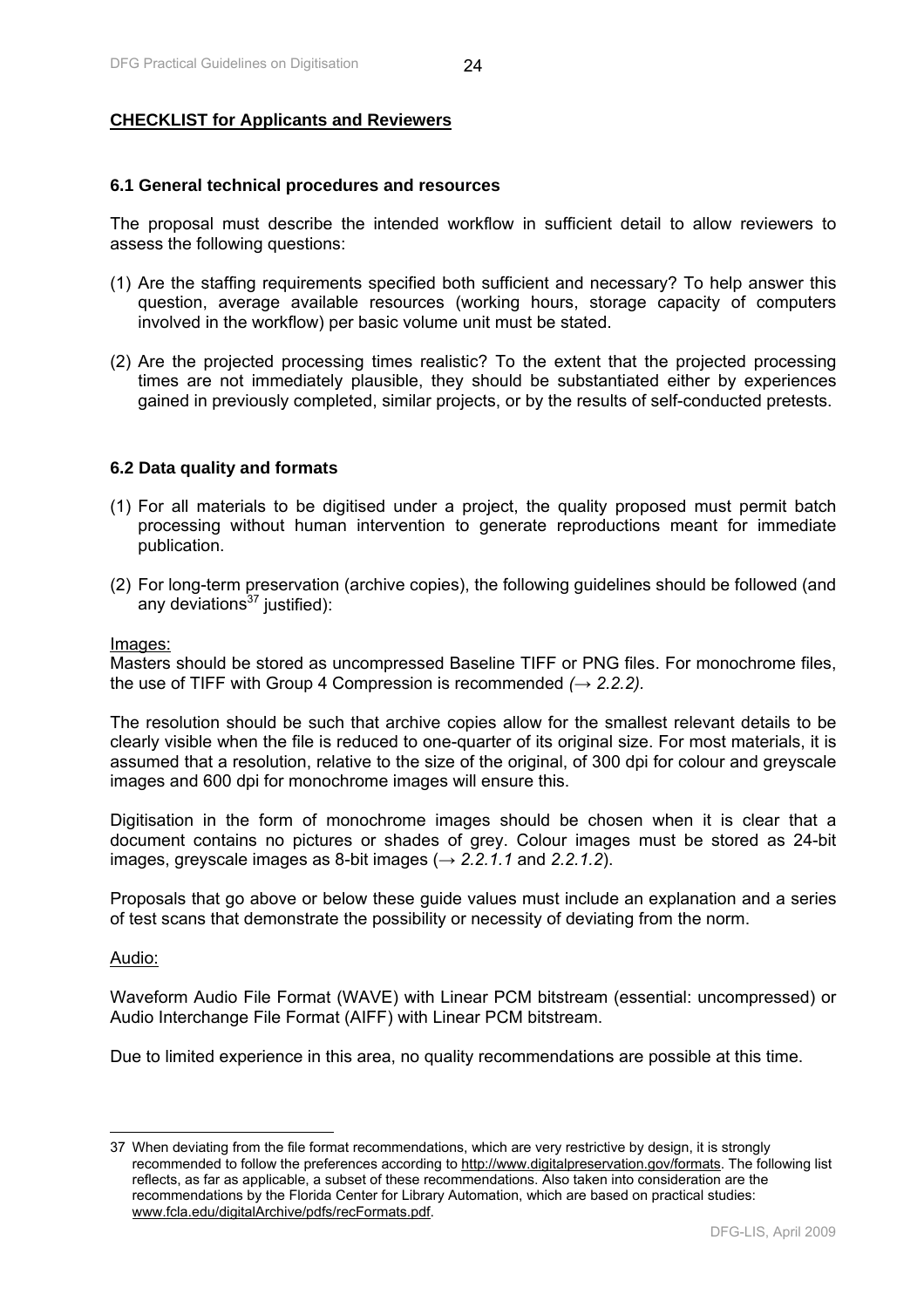#### <span id="page-25-0"></span>Moving images (video):

MPEG-1 or MPEG-2 with one of the following profiles: Simple, Main, or 4:2:2. If precise editability of video sequences should be retained for the long term, consider Motion JPEG.

Due to limited experience in this area, no quality recommendations are possible at this time.

#### 3D data:

According to the current state of international standardisation efforts and available tools, X3D and COLLADA are the recommended choices for 3D models that are secure for the long term. The use of VRML is discouraged due to its numerous variations and differently designed viewers and processing tools.

#### Database content:

If a digitisation project involves databases as tools to access metadata, the requirements specified above must be met. If it involves databases that comprise more than metadata, the following should be noted:

The workflow must be designed such that, in addition to storing data in a given database system, a software-independent version of the database content is generated and will remain available even if the project is terminated abruptly ( $\rightarrow$  2.6). Always suitable for this purpose are XML database extracts on the basis of a documented DTD, and for databases with SQL capability also SQL DDL statements that can be used to create the database (SQL dialects should be avoided if possible).

#### Text:

Full text can be generated in two ways: by OCR or transcription. It is recommended to save texts in Unicode, preferably UTF-8 or UTF-16.

When presenting a full text, it is important in some cases to secure the document's layout for the long term. These *Practical Guidelines* recommend the use of a suitable XML markup language (e.g. XSLT, XSL:FO) to largely ensure independence from special software.

The decision which important types of structural data to record must be explained and justified.

The choice of text capture method should be justified with regard to the required text quality ( $\rightarrow$ *2.3*).

#### **6.3 Long-term preservation**

The proposal must include a plausible strategy for institutional long-term preservation. Digital reproductions must be archived redundantly. Submission of a complete dataset to the German National Library is encouraged or may in some cases be legally required (*→ 2.4*).

#### **6.4 Working with contractors**

When it comes to working with contractors, the applicant institution must demonstrate its ability to competently supervise a project. Contracts must exactly specify all services to be provided. The DFG expects that an appropriate percentage of the invoice amount be withheld for security purposes and not paid out until a quality check has been performed. Funding recipients must ensure that no copyrights or other property rights will be infringed ( $\rightarrow$  2.5).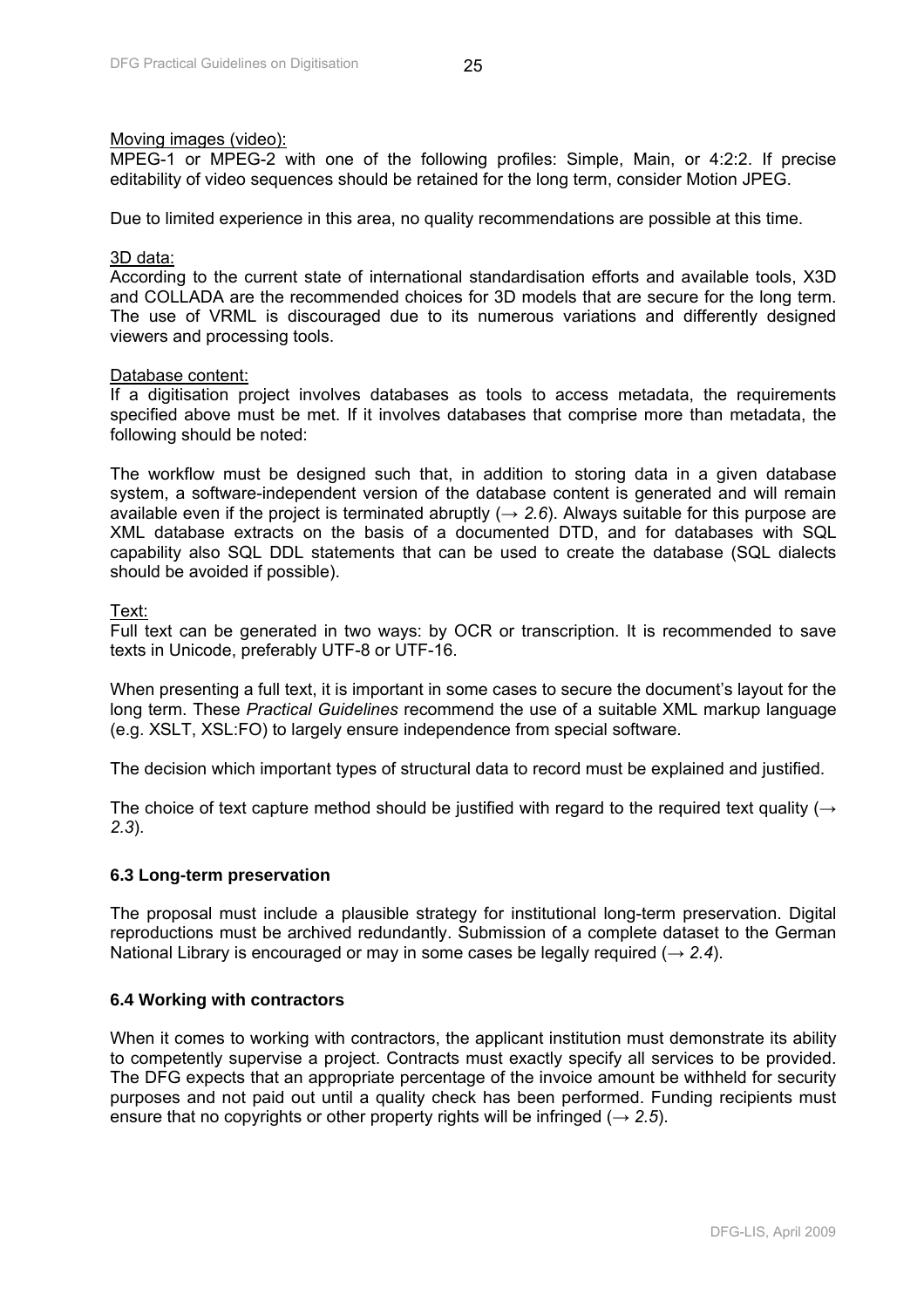## <span id="page-26-0"></span>**6.5 Metadata**

Each digital reproduction, at least at the title level, must be catalogued according to applicable library and archive standards and listed in a central reference system (library network, central portal, virtual subject library etc.). Analogous rules apply to archives. If data are recorded outside of existing library networks or central portals, it is expected that interim results be archived in XML  $(\rightarrow 2.6)$ .

For the description of text and pages as well as of structural elements of book-like documents, the use of a uniform structural-data format is recommended.<sup>38</sup> EAD should be used for archive materials, and TEI-P5 for medieval manuscripts. In justified cases, it is acceptable to deviate from these recommendations (*→ 2.6.1*).

#### **6.6 Exchange and dissemination**

Digitised copies must be cataloguable via central portals. It is strongly recommended to provide an OAI interface that delivers METS / MODS in addition to Dublin Core (see Appendix A) to ensure that relevant portals can harvest the data (*→ 2.7*).

Digitisation projects must support the METS / MODS format specified in Appendix A and in supraregional contexts link primarily to a web presentation in the style of the DFG Viewer ( $\rightarrow$  5).

#### **6.7 Citation, persistent addressing**

At least the accessibility and citability of the work as a whole must be guaranteed. In the future, the work's individual physical pages will also have to be reliably accessible and citable. Institutions should implement suitable mechanisms (PURL, URN, DOI, Handle etc.) to ensure the persistence and linkability of a resource, thus reliably providing sources for scientific research  $(\rightarrow 3)$ .

#### **6.8 Provision of digital copies, publicly accessible interfaces**

Digital reproductions and project results must be provided free over the Internet. A "moving wall" of up to one year may be agreed on  $(\rightarrow 4.1)$ .

As a rule, digital materials should be accessible by a variety of paths:

- (1) via the website of the providing library or archive;
- (2) via an OAI interface;

 $\overline{\phantom{a}}$ 

- (3) via search inquiry to the local and regional library catalogue or archival online finding-aids system;
- (4) via the shared portal of the virtual subject libraries, or one of the DFG-funded materialspecific portals that allow integrated access to all digital collections funded under the DFG programme  $(\rightarrow 4.1.2)$ ;
- (5) via Internet search engines;
- (6) from supraregional systems, via a presentation in the style of the DFG Viewer (*→* 5).

All materials must be provided in a quality sufficient for academic purposes and outfitted with intuitive navigation features to facilitate easy use by the target community and on typical university equipment. All currently popular browsers must be supported to the extent that this is objectively viable  $(\rightarrow 4.1.2 \text{ und } 4.1.3)$ .

<sup>38</sup> See also http://dfg-viewer.de/profil-der-strukturdaten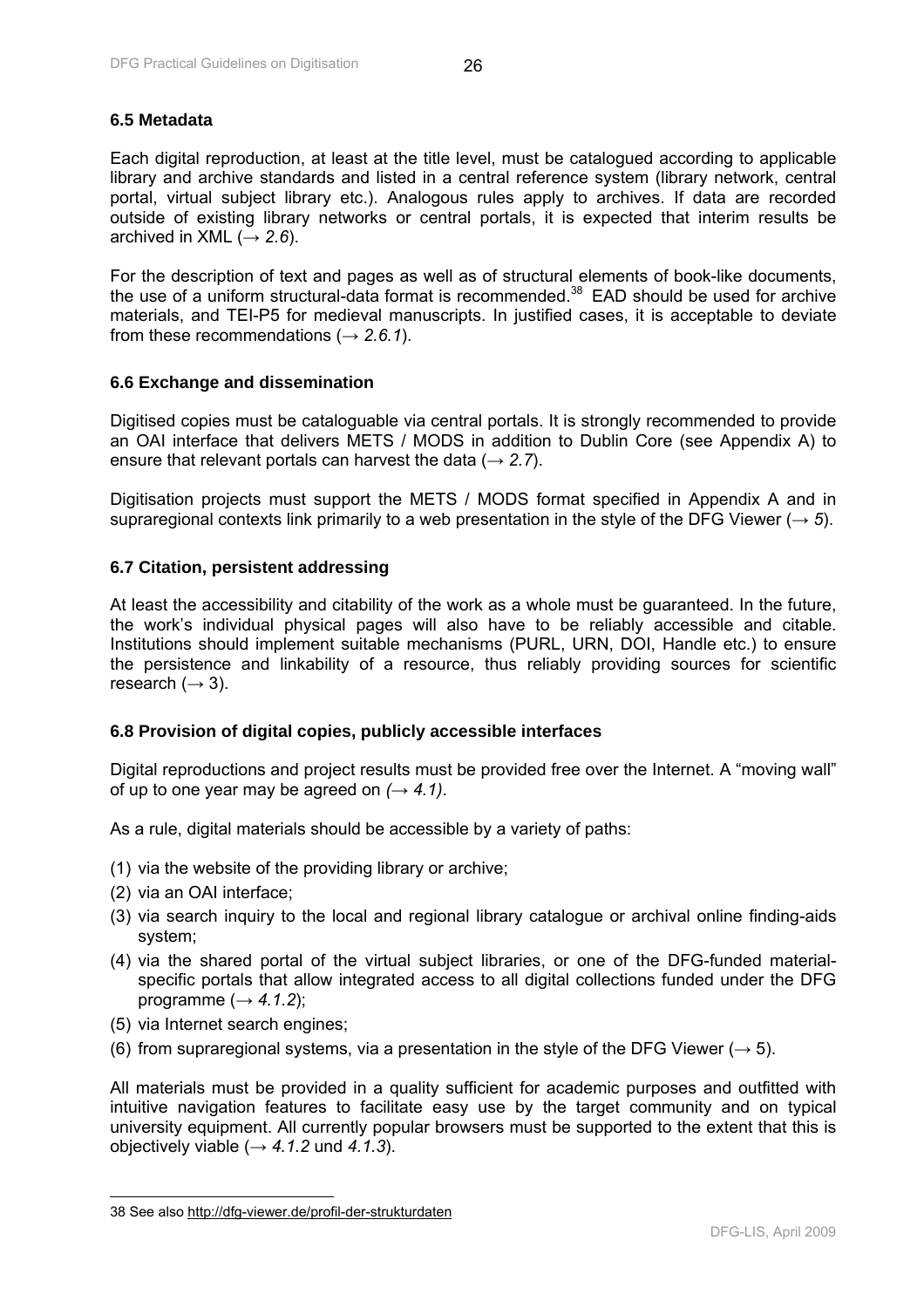As a rule — assuming the nature of the digital reproductions does not implicitly rule out part of this service spectrum — digitisation projects are expected to provide plans for the following publicly accessible interfaces:

- (1) An independent server that provides the digitalised material along with the tools needed to use it.
- (2) All digital reproductions must be published in a way that creates persistently citable URLs with the finest granularity possible. The proper citation format must be clearly indicated (*→ 3*).
- (3) An interface in the technical sense, to allow DFG-funded material-specific portals to access all metadata generated by a project; particularly an OAI interface that delivers metadata as well as DC METS / MODS (METS / TEI-P5, METS / EAD) to suitable harvesters (*→ 2.7*).
- (4) Appropriate measures that enable search engines to find the metadata (*→ 2.7*).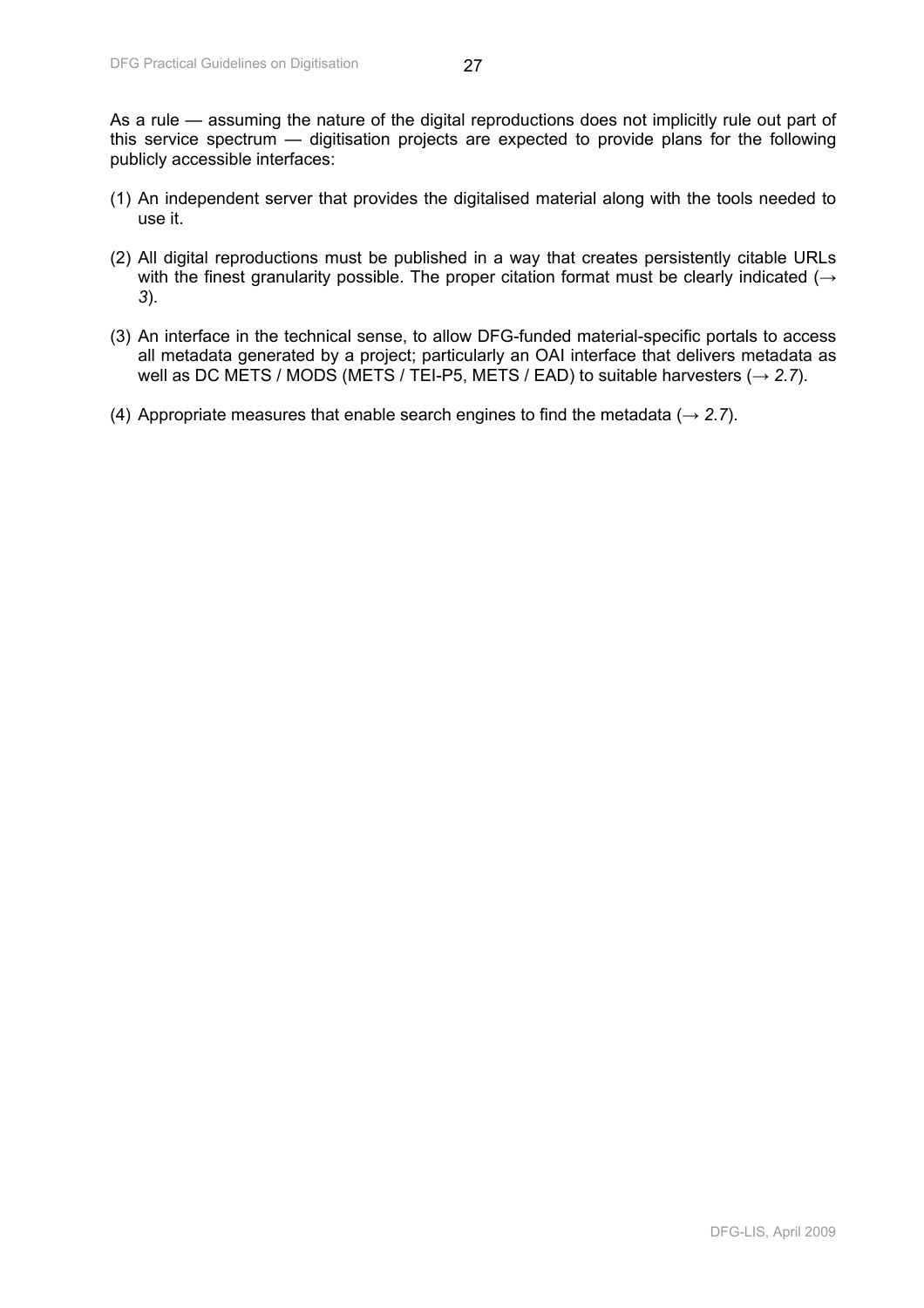# <span id="page-28-0"></span>**7. Guidelines for the Implementation of Digitisation Projects**

- (1) Between the DFG's funding approval and the actual start of work there is usually a certain period of time during which hardware is purchased, service providers are contracted, and the project staff is recruited. However, the work schedules included in project proposals tend to assume that the project team is complete and fully operational. To make it easier for the DFG to monitor projects and counteract undesirable developments, funded projects are therefore expected to carry out such preparatory activities in a start-up phase during which they receive little or no personnel funding. Once these preparations have been completed, the DFG must be notified in writing of the actual project start. All subsequent deadlines are calculated from this date. No more than one year may pass between the funding approval and the actual project start.
- (2) All projects are required to present a functional model of their online services at a point in time when it is still possible to counteract undesirable developments (generally after the first year of funding). This model must demonstrate that it meets the minimum requirements specified above. All components of the technical services must be essentially functional at this point. If questions or doubts arise, an on-site demonstration of online services may be required.
- (3) Only after the server and its basic functionalities have been approved and any criticised shortcomings have been remedied is it possible to submit a continuation proposal.
- (4) All project reports must state:
	- (a) what portion of the total volume has been digitised;
	- (b) what portion of the total volume is available online;
	- (c) which substantive access figures are shown in the server log files.

If the work progresses at a substantially slower pace than described in the project proposal, it is frequently a sign of poor project organisation rather than a justification for a successful continuation proposal. If the discrepancy is large, even funding for previously approved project stages must be reconsidered.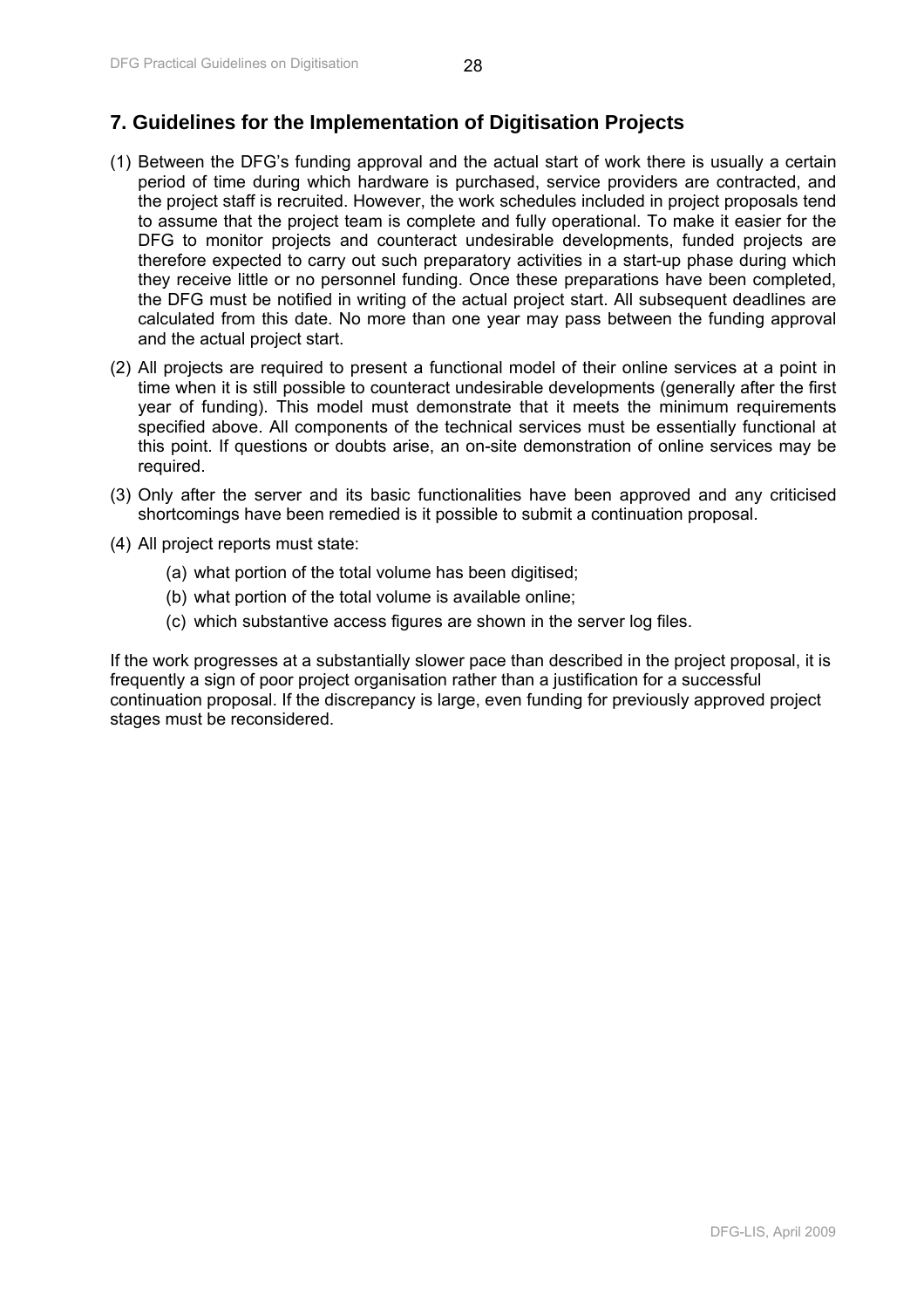# <span id="page-29-0"></span>**Appendix A: METS / MODS Profile for DFG Viewer Display and Transmission by OAI**

# **1. DFG Viewer**

In order to achieve a uniform presentation when local digital offerings are accessed through supraregional catalogue systems (e.g. VD 16 / VD 17, ZVDD, virtual subject libraries), DFGfunded projects should use the browser display known as DFG Viewer and serve the interfaces on which it is based. The purpose is to make it easier for researchers to use digital contents. The DVG Viewer may then link to the special local offerings of any given institution.

The DFG Viewer<sup>39</sup> was built under the "Digitisation of VD 16 / VD 17" line of action by the libraries funded in the first round of proposals. These libraries, in collaboration with additional partners, continue to develop the Viewer on an ongoing basis. The Viewer's reference application is currently hosted by the SLUB Dresden.

To give DFG-funded projects maximum security for proposal planning and ensure that metadata meet the DFG Viewer requirements, metadata generated by such projects should be valid against the XML schema to be read by the Viewer's website.<sup>40</sup>

 $METS<sup>41</sup>$  is used to display metadata in the DFG Viewer. It serves as a frame format (wrapper) within which descriptive, administrative and structural metadata as well as resources (e.g. images, full texts) are recorded. To display bibliographic metadata (prints only), the Viewer requires MODS $42$ -encoded metadata (see 2. below). To link administrative metadata (e.g. local use, homepage, institution logo), a special format (namespace *dv*), developed specifically for the Viewer, is used.

Detailed documentation on how to implement the METS format can be found on the homepage of the DFG Viewer's reference application.

These guidelines apply currently only to printed works (METS / MODS). Measures are underway to enable the DFG Viewer to display other materials as well (e.g. manuscripts), using TEI-P5 (METS / TEI-P5) and EAD (METS / EAD) as guidelines.

## **2. MODS DFG standard set (print holdings)**

The MODS standard offers a simplified subset of MARC21, which should facilitate automatic conversions from popular catalogues. For DFG Viewer display, only a few mandatory fields are required (see table below).

 $\overline{\phantom{a}}$ 

<sup>39</sup> http://www.dfg-viewer.de/

<sup>40</sup> http://dfg-viewer.de/profil-der-metadaten

<sup>41</sup> http://www.loc.gov/standards/mets/

<sup>42</sup> http://www.loc.gov/standards/mods/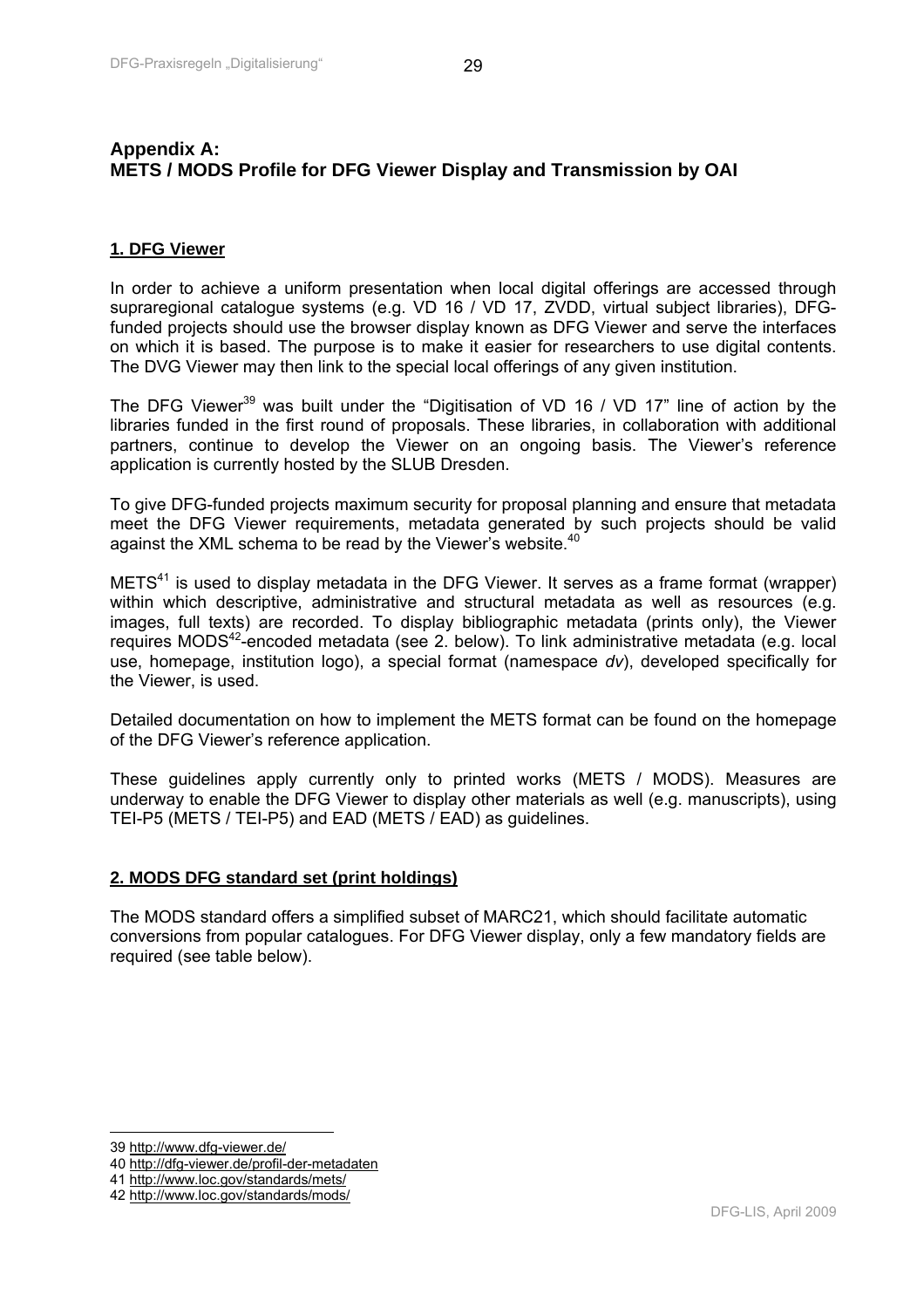| <b>Element / subelement</b>                                     | Repeata<br>ble | <b>Comments</b>                                                                                                                                                                         | <b>Status</b>              |
|-----------------------------------------------------------------|----------------|-----------------------------------------------------------------------------------------------------------------------------------------------------------------------------------------|----------------------------|
| 1 Title information                                             |                |                                                                                                                                                                                         |                            |
| <titleinfo></titleinfo>                                         | Yes            | Title information; if work has no title, a<br>title must be created                                                                                                                     | Mandatory                  |
| <titleinfo> / <title></title></titleinfo>                       | <b>No</b>      | Contains main title of work                                                                                                                                                             | Mandatory                  |
| <titleinfo> / <subtitle></subtitle></titleinfo>                 | <b>No</b>      | Contains subtitle / addition to main title of<br>work                                                                                                                                   | Mandatory if<br>applicable |
| 2 Person                                                        |                |                                                                                                                                                                                         |                            |
| <name <br="" type="personal">authority=""&gt;</name>            | Yes            | Person related to work (e.g. author). The<br><b>@authority attribute contains the code for</b><br>the set of rules according to which the<br>person has been identified; usually "pnd". | Mandatory if               |
| <name> / <namepart<br><math>type=""</math></namepart<br></name> | Yes            | Contains name elements of the type<br>specified in @type; possible values are<br>"date", "family", "given",<br>"termsOfAddress"                                                         | applicable                 |
| <name> / <displayform></displayform></name>                     | No             | Name in desired display form                                                                                                                                                            | Recommended                |
| <name> / <role></role></name>                                   | <b>No</b>      | Wrapper element for role of person                                                                                                                                                      |                            |
| $\langle$ name> / $\langle$ role> /                             | <b>No</b>      | Role of person; <roleterm> field value is</roleterm>                                                                                                                                    | Mandatory if               |

#### *3 Corporate body*

 $\overline{a}$ 

<roleTerm type="code" authority="marcrelator">

| <name <br="" type="corporate">authority=""&gt;</name>                                                | <b>Yes</b> | Corporate body related to work |              |
|------------------------------------------------------------------------------------------------------|------------|--------------------------------|--------------|
| $\leq$ name> / $\leq$ namePart>                                                                      | Yes        | See above                      | Mandatory if |
| <name> / <role></role></name>                                                                        | <b>No</b>  | See above                      | applicable   |
| $\leq$ name> / $\leq$ role> /<br><roleterm <br="" type="code">authority="marcrelator"&gt;</roleterm> | <b>No</b>  | See above                      |              |

encoded (MARC relator code)<sup>43</sup>

#### *4 Publication information / Imprint*

| <origininfo></origininfo>                                                                          | <b>Yes</b>     | Publication information/Imprint; the first<br><origininfo> block is for information on<br/>the source; the second <origininfo> block<br/>is for information on the digital edition</origininfo></origininfo> | Mandatory if<br>available |
|----------------------------------------------------------------------------------------------------|----------------|--------------------------------------------------------------------------------------------------------------------------------------------------------------------------------------------------------------|---------------------------|
| <originlnfo> / <place></place></originlnfo>                                                        | Yes            | Contains elements on place of<br>publication                                                                                                                                                                 | Mandatory if<br>available |
| <origininfo> / <place> /<br/><placeterm type="text"></placeterm></place></origininfo>              | N <sub>o</sub> | Contains place of publication; if place of<br>publication is unknown, write "[o.O]"                                                                                                                          | Mandatory                 |
| <origininfo> / <publisher></publisher></origininfo>                                                | <b>Yes</b>     | Contains publisher / print shop                                                                                                                                                                              | Mandatory if<br>available |
| <origininfo> / <dateissued<br>keyDate="yes"<br/>encoding="w3cdtf"&gt;</dateissued<br></origininfo> | <b>Yes</b>     | Contains year of publication; if year is<br>unknown, write "[o.J.]"                                                                                                                                          | Mandatory                 |

available

<sup>43</sup> A code from the *MARC Value List for Relators and Roles*: http://www.loc.gov/marc/sourcecode/relator/relatorlist.html.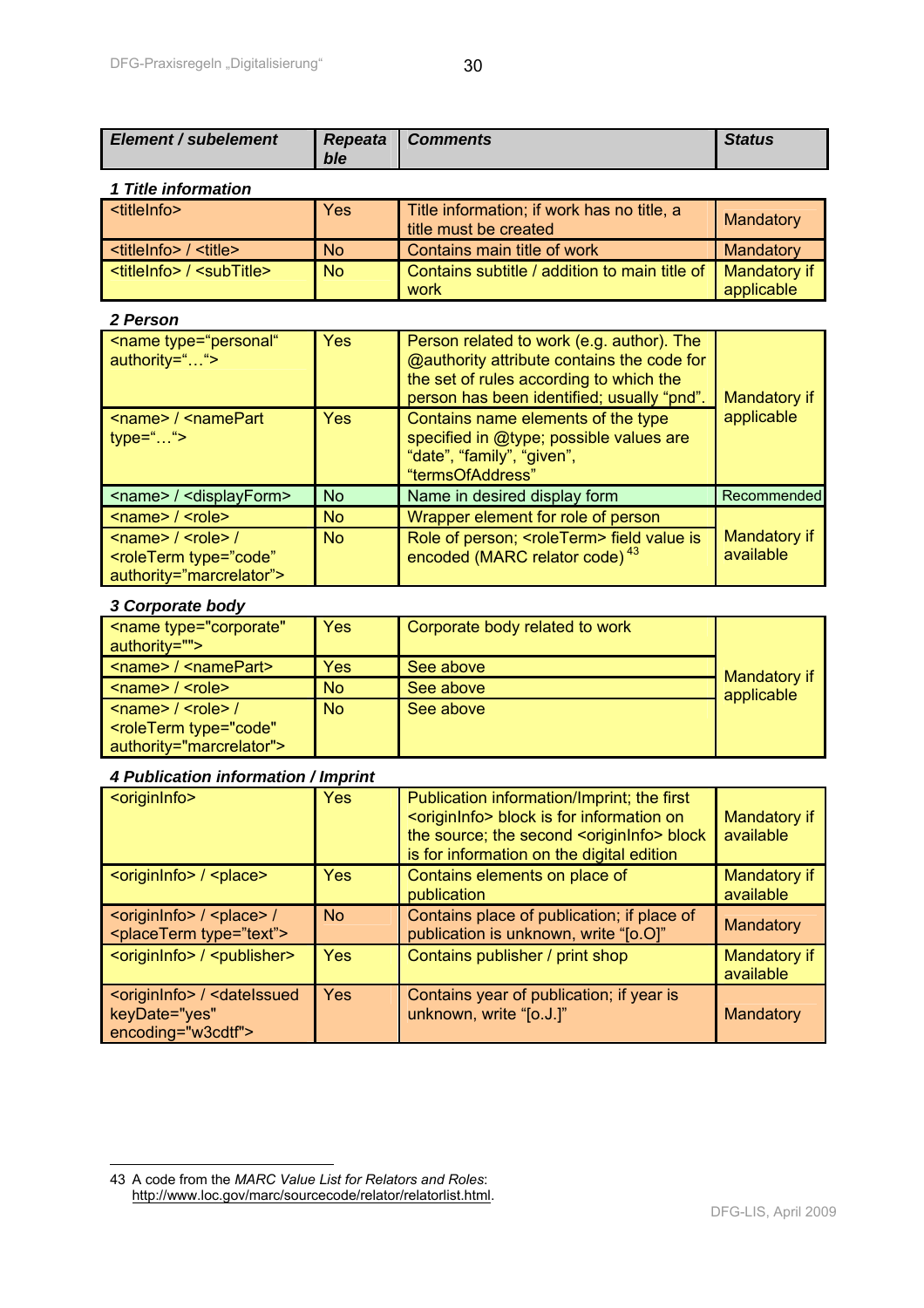| <b>Element / subelement</b>                                                                                                        | <b>Repeata</b>          | <b>Comments</b>                                                                                                                                                                                              | <b>Status</b>                       |  |
|------------------------------------------------------------------------------------------------------------------------------------|-------------------------|--------------------------------------------------------------------------------------------------------------------------------------------------------------------------------------------------------------|-------------------------------------|--|
|                                                                                                                                    | ble                     |                                                                                                                                                                                                              |                                     |  |
| <b>5 Edition information</b>                                                                                                       |                         |                                                                                                                                                                                                              |                                     |  |
| <origininfo> / <edition></edition></origininfo>                                                                                    | Yes                     | Contains name of edition                                                                                                                                                                                     | Mandatory if<br>applicable          |  |
| <b>6 Physical description</b>                                                                                                      |                         |                                                                                                                                                                                                              |                                     |  |
| <physicaldescription></physicaldescription>                                                                                        | <b>No</b>               | Physical description area / collation<br>statement                                                                                                                                                           | Mandatory                           |  |
| <physicaldescription> /<br/><extent></extent></physicaldescription>                                                                | Yes                     | Contains information on pagination, size<br>and illustrations                                                                                                                                                | Mandatory if<br>applicable          |  |
| <physicaldescription> /<br/><digitalorigin></digitalorigin></physicaldescription>                                                  | <b>No</b>               | For digitised printed works, the<br><digitalorigin> field usually states<br/>"reformatted digital"</digitalorigin>                                                                                           | Mandatory                           |  |
| <b>7 Superior work level</b>                                                                                                       |                         |                                                                                                                                                                                                              |                                     |  |
| <relateditem type="host"> /<br/><recordinfo> /<br/><recordidentifier></recordidentifier></recordinfo></relateditem>                | <b>No</b>               | <recordidentifier> is an identifier that<br/>permits linkage to hierarchically superior<br/>superordinate datasets</recordidentifier>                                                                        | Mandatory if<br>hierarchy<br>exists |  |
| 8 Volume information                                                                                                               |                         |                                                                                                                                                                                                              |                                     |  |
| <part <br="" type="host">order=""&gt; / <detail> /<br/><number></number></detail></part>                                           | <b>No</b>               | Part information; value of @order<br>attribute is any numeric value that<br>ensures correct order of parts; <number><br/>states the volume</number>                                                          | Mandatory if<br>hierarchy<br>exists |  |
| 9 Language                                                                                                                         |                         |                                                                                                                                                                                                              |                                     |  |
| <language><br/><language> /<br/><languageterm<br>type="code"<br/>authority="iso639-2b"&gt;</languageterm<br></language></language> | <b>Yes</b><br><b>No</b> | Language information<br>Contains language of work in ISO 639-<br>2/B code                                                                                                                                    | Mandatory if<br>applicable          |  |
| 10 Citable identifier                                                                                                              |                         |                                                                                                                                                                                                              |                                     |  |
| <identifier type=""></identifier>                                                                                                  | Yes                     | Worldwide unique identifier of resource<br>(@type attributes e.g. URN, PURL, DOI,<br>Handle, URI etc.). If available, GW and<br>VD numbers of print must also be given<br>(@type attributes VD16, VD17, GW). | Mandatory                           |  |
| 11 Database ID                                                                                                                     |                         |                                                                                                                                                                                                              |                                     |  |
| <recordinfo>/<br/><recordidentifier></recordidentifier></recordinfo>                                                               | <b>No</b>               | Dataset identifier for unique identification<br>within a database system, e.g. PICA<br>production number                                                                                                     | <b>Mandatory</b>                    |  |

## *12 Shelfmark*

| <location><br/><physicallocation><br/><shelflocator></shelflocator></physicallocation></location> | Yes | Location and call number of original | <b>Recommended</b> |
|---------------------------------------------------------------------------------------------------|-----|--------------------------------------|--------------------|
|---------------------------------------------------------------------------------------------------|-----|--------------------------------------|--------------------|

If these data should be suitable for OAI harvesting, an expansion of this basic set should be considered, depending on the type of material and the design of the project. The DFG Viewer website offers more differentiated format definitions for this purpose, including additional explanations on how to populate the respective fields.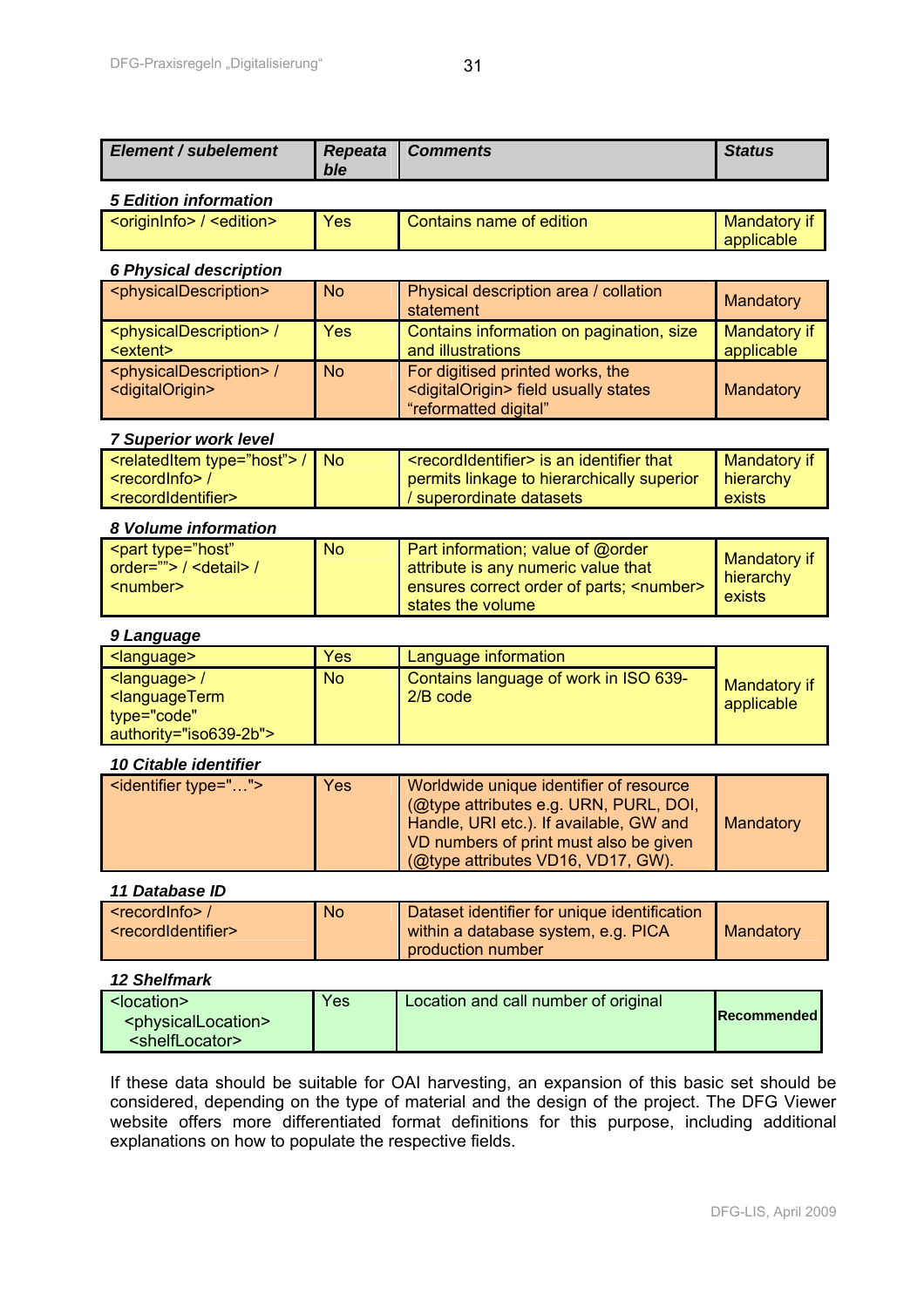## **3. Example of a METS / MODS dataset according to DFG standard**

```
<mets:mets xmlns:mets="http://www.loc.gov/METS/"
           xmlns:xlink="http://www.w3.org/1999/xlink"
           xmlns:mods="http://www.loc.gov/mods/v3"
           xmlns:dv="http://dfg-viewer.de/">
            <mets:dmdSec ID="dmd_586140484">
              <mets:mdWrap MDTYPE="MODS">
                <mets:xmlData>
                  <mods:mods>
                     <mods:recordInfo>
                        <mods:recordIdentifier source="WDB_OPAC"
                         >oai:diglib.hab.de:ppn_586140484</mods:recordIdentifier>
                     </mods:recordInfo> 
                    <mods:location> 
                      <mods:physicalLocation>Herzog August Bibliothek Wolfenbüttel</mods:physicalLocation> 
                      <mods:shelfLocator>M: Gn 4° 1572:1</mods:shelfLocator> 
                     </mods:location>
                     <mods:identifier type="purl"
                        >http://diglib.hab.de/drucke/gn-4f-1572-1b/start.htm</mods:identifier>
                     <mods:identifier type="urn"
                        >urn:nbn:de:gbv:23-drucke/gn-4f-1572-1b3</mods:identifier>
                     <mods:language>
                        <mods:languageTerm type="code" authority="iso639-2b"
                        >lat</mods:languageTerm>
                     </mods:language>
                     <mods:name type="personal">
                        <mods:namePart type="family">Leibniz</mods:namePart>
                        <mods:namePart type="given">Gottfried Wilhelm</mods:namePart>
                        <mods:displayForm>Leibniz, Gottfried Wilhelm</mods:displayForm>
                        <mods:namePart type="date">1646-1716</mods:namePart>
                        <mods:role>
                          <mods:roleTerm type="code" authority="marcrelator">ctb</mods:roleTerm>
                        </mods:role>
                     </mods:name>
                     <mods:originInfo>
                        <mods:place>
                          <mods:placeTerm type="text">Hanoverae</mods:placeTerm>
                        </mods:place>
                        <mods:publisher>Foerster</mods:publisher>
                        <mods:dateIssued keyDate="yes" encoding="w3cdtf"
                        >1707</mods:dateIssued>
                     </mods:originInfo>
                     <mods:originInfo>
                        <mods:place>
                          <mods:placeTerm type="text"
                          >Wolfenbüttel</mods:placeTerm>
                        </mods:place>
                        <mods:publisher>Herzog August Bibliothek</mods:publisher>
                        <mods:dateIssued encoding="w3cdtf">2008</mods:dateIssued>
                        <mods:edition>[Electronic ed.]</mods:edition>
                     </mods:originInfo>
                     <mods:physicalDescription>
                        <mods:extent>2°</mods:extent>
                        <mods:extent>[22] Bl., 1004 S., [1] Bl</mods:extent>
                        <mods:digitalOrigin>reformatted digital</mods:digitalOrigin>
                     </mods:physicalDescription>
                    <mods:titleInfo>
                        <mods:title>Scriptores Rervm Brvnsvicensivm Illustrationi 
                          Inservientis, Antiqvi Omnes Et Religionis Reformatione 
                          Priores ...</mods:title>
                     </mods:titleInfo>
                     <mods:relatedItem type="host">
                        <mods:recordInfo>
```
DFG-LIS, April 2009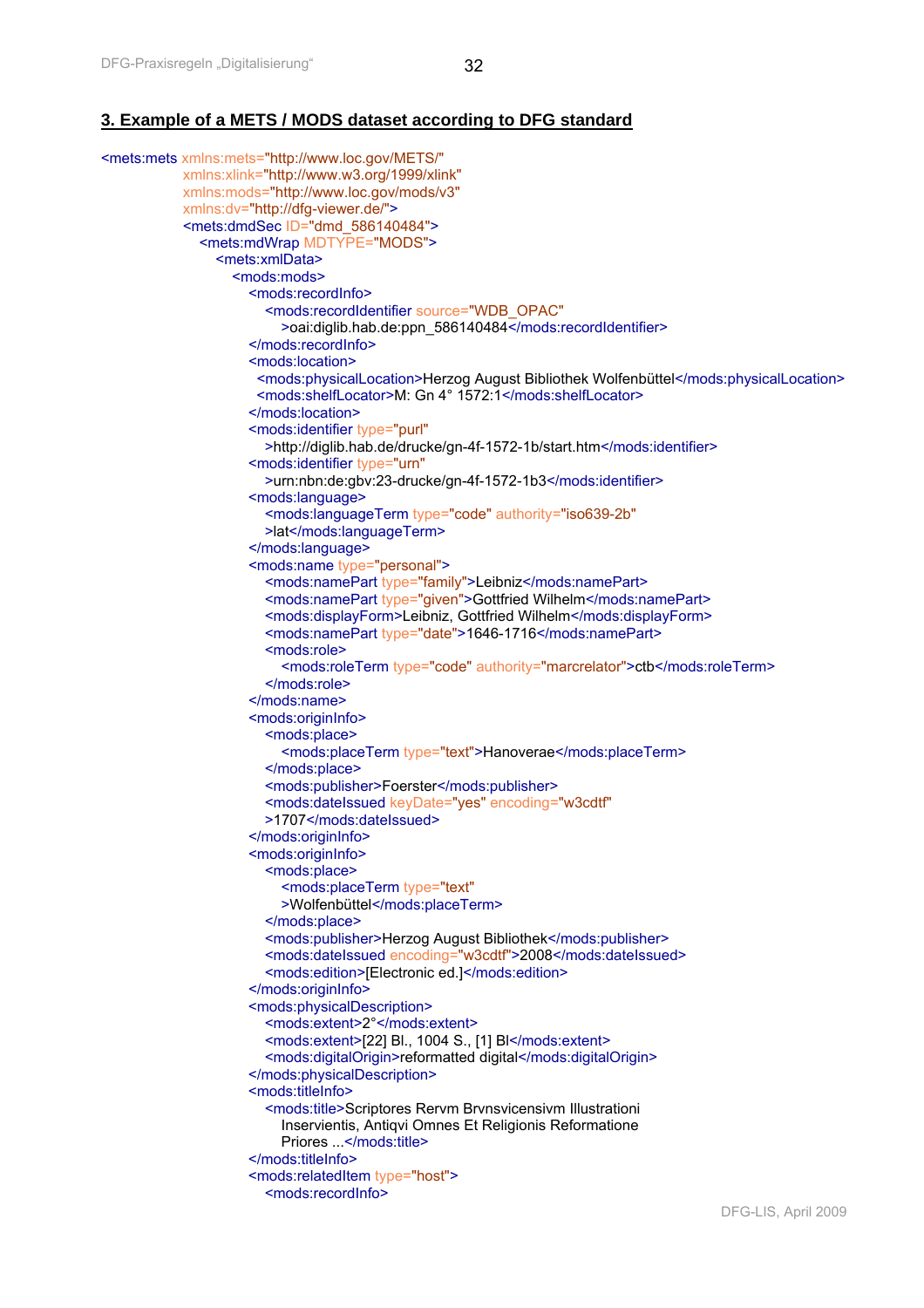```
 <mods:recordIdentifier source="WDB_OPAC"
               >oai:diglib.hab.de:ppn_58614045X</mods:recordIdentifier>
           </mods:recordInfo>
         </mods:relatedItem>
        <mods:part type="host" order="1">
           <mods:detail>
              <mods:number>[1]</mods:number>
           </mods:detail>
         </mods:part>
        </mods:mods>
    </mets:xmlData>
  </mets:mdWrap>
</mets:dmdSec>
<mets:amdSec ID="amd_586140484">
  <mets:rightsMD ID="amd_dvrights_586140484">
    <mets:mdWrap MDTYPE="OTHER" OTHERMDTYPE="DVRIGHTS">
       <mets:xmlData>
         <dv:rights>
           <dv:owner>Herzog August Bibliothek Wolfenbüttel</dv:owner>
          <dv:ownerLogo>
              http://www.hab.de/images/logo_dfg_viewer.gif</dv:ownerLogo>
           <dv:ownerSiteURL>http://www.hab.de/</dv:ownerSiteURL>
          <dv:ownerContact>auskunft@hab.de/</dv:ownerContact>
         </dv:rights>
      </mets:xmlData>
    </mets:mdWrap>
  </mets:rightsMD>
  <mets:digiprovMD ID="amd_dvlinks_586140484">
    <mets:mdWrap MDTYPE="OTHER" OTHERMDTYPE="DVLINKS">
       <mets:xmlData>
         <dv:links>
           <dv:reference> 
             http://sunny.biblio.etc.tu-
             bs.de:8080/DB=2/SET=2/TTL=2/CMD?ACT=SRCHA&IKT=1016&SRT=YO
             P&TRM=url+diglib.hab.de%5C%2Fdrucke%5C%2Fgn-4f-1572-
             1b%5C%2Fstart.htm 
              </dv:reference> 
           <dv:presentation>http://diglib.hab.de/drucke/gn-4f-1572-1b/start.htm</dv:presentation>
         </dv:links>
       </mets:xmlData>
    </mets:mdWrap>
  </mets:digiprovMD>
</mets:amdSec>
<mets:fileSec>
  <mets:fileGrp USE="DEFAULT">
    <mets:file ID="drucke_gn-4f-1572-1b_00001" MIMETYPE="image/jpeg">
       <mets:FLocat 
         xlink:href="http://diglib.hab.de/drucke/gn-4f-1572-1b/00001.jpg"
         LOCTYPE="URL"/>
    </mets:file>
     <!-- Kürzung um 00001.jpg bis 01057.jpg DEFAULT Auflösung -->
    <mets:file ID="drucke_gn-4f-1572-1b_01058" MIMETYPE="image/jpeg">
       <mets:FLocat 
         xlink:href="http://diglib.hab.de/drucke/gn-4f-1572-1b/01058.jpg"
         LOCTYPE="URL"/>
    </mets:file>
  </mets:fileGrp>
 <mets:fileGrp USE="MIN">
   <mets:file ID="min_drucke_gn-4f-1572-1b_00001" MIMETYPE="image/ipeg">
       <mets:FLocat 
         xlink:href="http://diglib.hab.de/drucke/gn-4f-1572-1b/min/00001.jpg"
         LOCTYPE="URL"/>
    </mets:file>
    <!-- Kürzung um 00002.jpg bis 01057.jpg Minimale Auflösung -->
```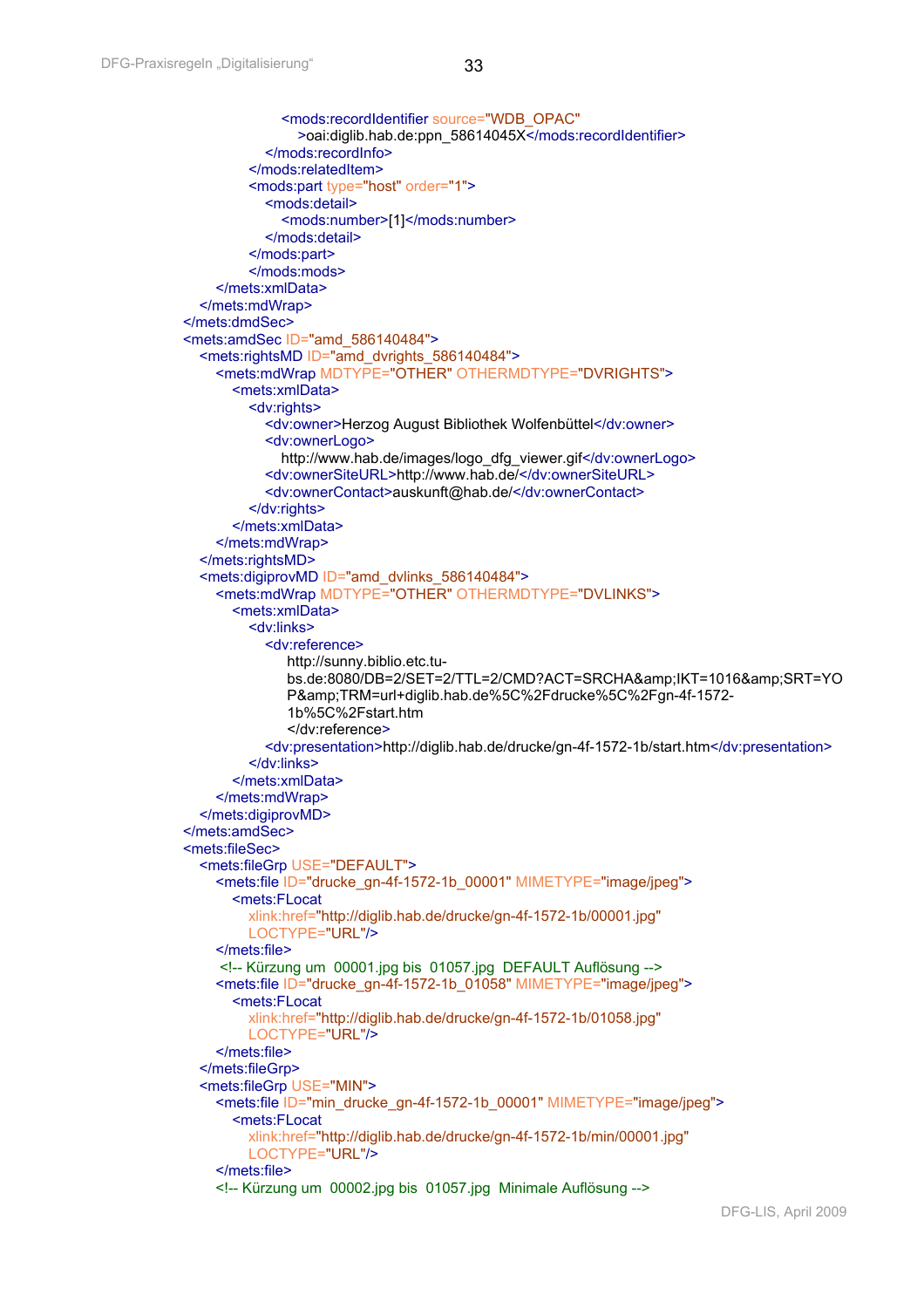```
 <mets:file ID="min_drucke_gn-4f-1572-1b_01058" MIMETYPE="image/jpeg">
         <mets:FLocat 
           xlink:href="http://diglib.hab.de/drucke/gn-4f-1572-1b/min/01058.jpg"
           LOCTYPE="URL"/>
       </mets:file>
    </mets:fileGrp>
    <mets:fileGrp USE="MAX">
       <mets:file ID="max_drucke_gn-4f-1572-1b_00001" MIMETYPE="image/jpeg">
         <mets:FLocat 
           xlink:href="http://diglib.hab.de/drucke/gn-4f-1572-1b/max/00001.jpg"
           LOCTYPE="URL"/>
       </mets:file>
       <!-- Kürzung um 00002.jpg bis 01057.jpg Maximale Auflösung -->
       <mets:file ID="max_drucke_gn-4f-1572-1b_01058" MIMETYPE="image/jpeg">
         <mets:FLocat 
           xlink:href="http://diglib.hab.de/drucke/gn-4f-1572-1b/max/01058.jpg"
           LOCTYPE="URL"/>
       </mets:file>
    </mets:fileGrp>
    <mets:fileGrp USE="THUMBS">
       <mets:file ID="thumbs_drucke_gn-4f-1572-1b_00001" MIMETYPE="image/jpeg">
         <mets:FLocat 
           xlink:href="http://diglib.hab.de/drucke/gn-4f-1572-1b/thumbs/00001.jpg"
           LOCTYPE="URL"/>
       </mets:file>
       <!-- Kürzung um 00002.jpg bis 01057.jpg Thumbnails -->
      <mets:file ID="thumbs_drucke_gn-4f-1572-1b_01058" MIMETYPE="image/jpeg">
         <mets:FLocat 
           xlink:href="http://diglib.hab.de/drucke/gn-4f-1572-1b/thumbs/01058.jpg"
           LOCTYPE="URL"/>
       </mets:file>
    </mets:fileGrp>
  </mets:fileSec>
  <mets:structMap TYPE="LOGICAL">
    <mets:div ID="logMD_586140484" TYPE="Monograph" DMDID="dmd_586140484"
       ADMID="amd_586140484"/>
  </mets:structMap>
  <mets:structMap TYPE="PHYSICAL">
   <mets:div ID="physMD_586140484" TYPE="physSequence">
       <mets:div ID="physMD_586140484_1" TYPE="page" ORDER="1">
         <mets:fptr FILEID="drucke_gn-4f-1572-1b_00001"/>
         <mets:fptr FILEID="min_drucke_gn-4f-1572-1b_00001"/>
         <mets:fptr FILEID="max_drucke_gn-4f-1572-1b_00001"/>
         <mets:fptr FILEID="thumbs_drucke_gn-4f-1572-1b_00001"/>
       </mets:div>
       <!-- Kürzung um Zuordnungen von 00002 bis 01057 -->
       <mets:div ID="physMD_586140484_1058" TYPE="page" ORDER="1058">
         <mets:fptr FILEID="drucke_gn-4f-1572-1b_01058"/>
         <mets:fptr FILEID="min_drucke_gn-4f-1572-1b_01058"/>
         <mets:fptr FILEID="max_drucke_gn-4f-1572-1b_01058"/>
         <mets:fptr FILEID="thumbs_drucke_gn-4f-1572-1b_01058"/>
       </mets:div>
    </mets:div>
  </mets:structMap>
  <mets:structLink>
    <mets:smLink xlink:from="logMD_586140484" xlink:to="physMD_586140484" />
  </mets:structLink>
</mets:mets>
```